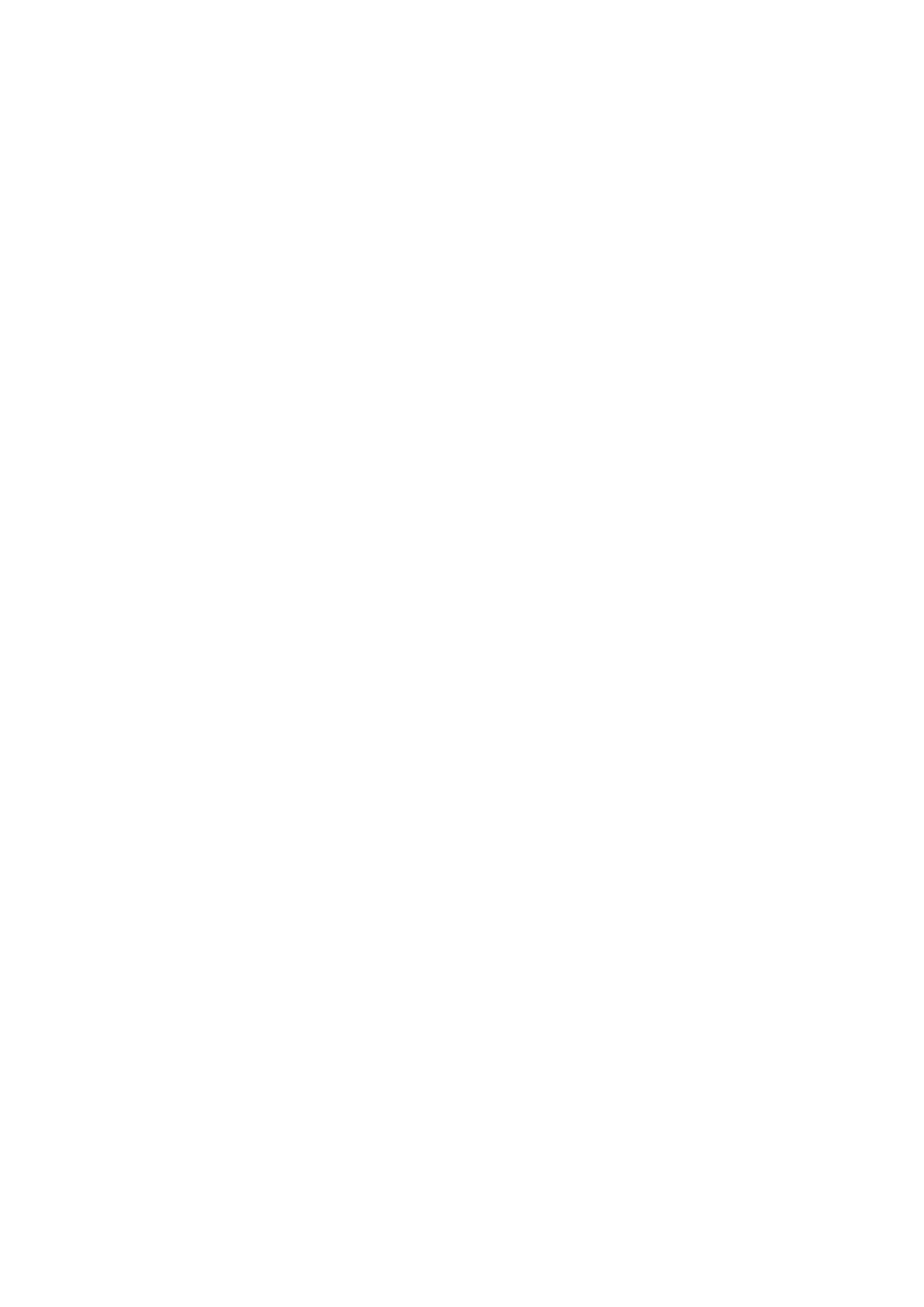# Alexandrian Legacy

## *A Critical Appraisal*

Edited by

Doru Costache, Philip Kariatlis and Mario Baghos

Cambridge **Scholars** Publishing

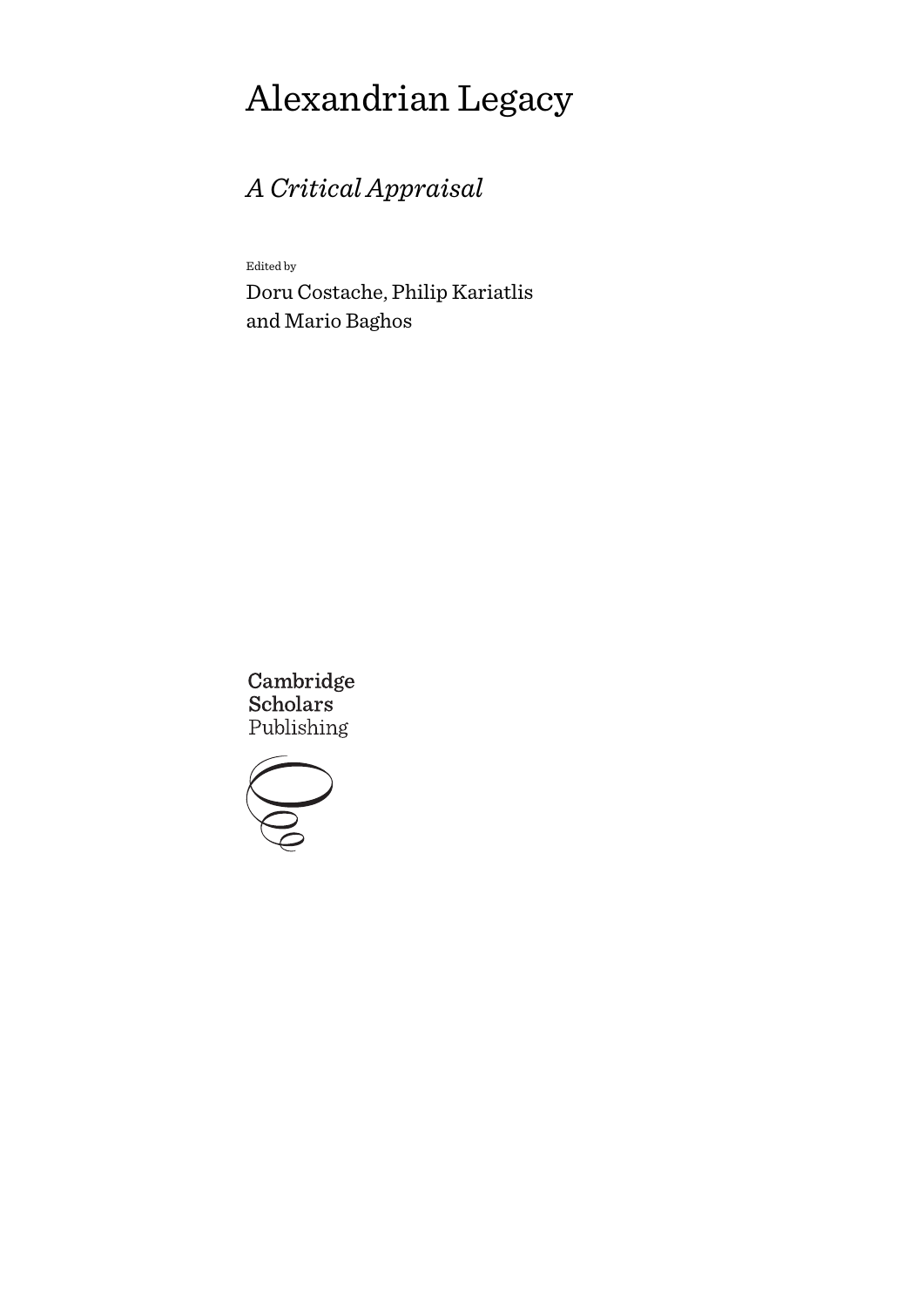Alexandrian Legacy: A Critical Appraisal

Edited by Doru Costache, Philip Kariatlis and Mario Baghos

This book first published 2015

Cambridge Scholars Publishing

Lady Stephenson Library, Newcastle upon Tyne, NE6 2PA, UK

British Library Cataloguing in Publication Data A catalogue record for this book is available from the British Library

Copyright © 2015 by Doru Costache, Philip Kariatlis, Mario Baghos and contributors

All rights for this book reserved. No part of this book may be reproduced, stored in a retrieval system, or transmitted, in any form or by any means, electronic, mechanical, photocopying, recording or otherwise, without the prior permission of the copyright owner.

ISBN (10): 1-4438-8001-9 ISBN (13): 978-1-4438-8001-5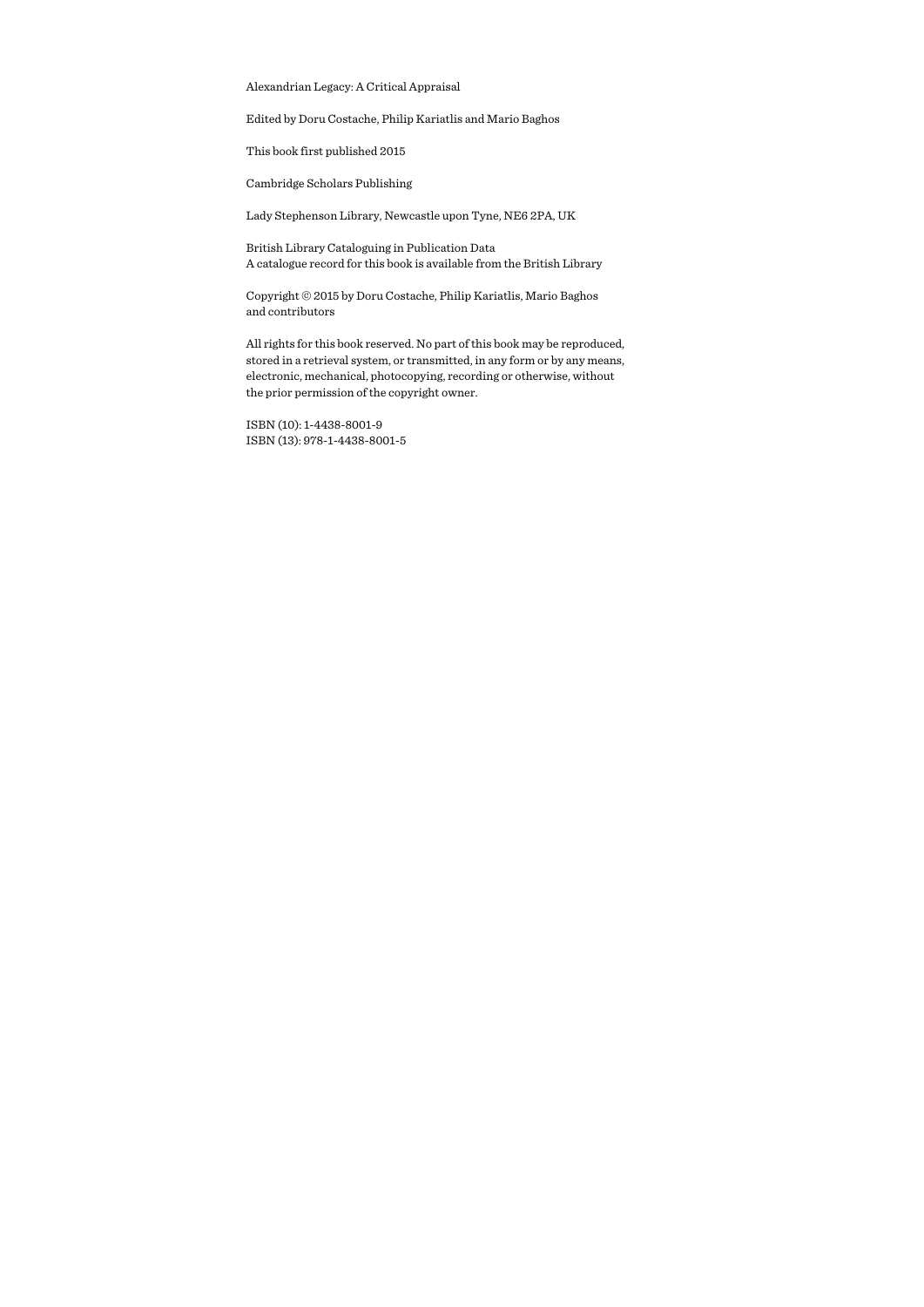### To His Eminence Archbishop Stylianos of Australia Είς πολλά έτη, Δέσποτα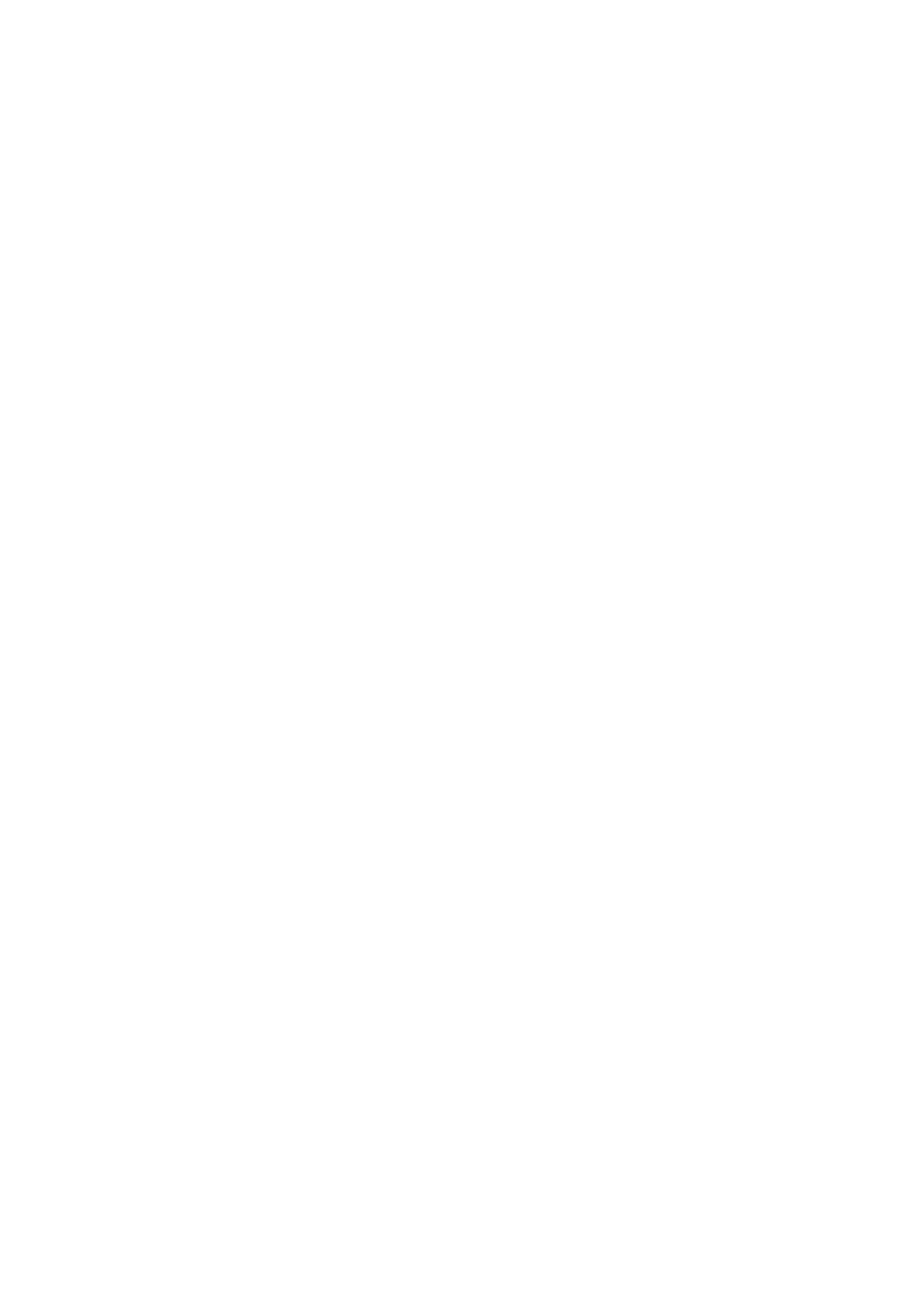## TABLE OF CONTENTS

| Doru Costache, Philip Kariatlis, and Mario Baghos                                                                    |
|----------------------------------------------------------------------------------------------------------------------|
| <b>Part I Early Alexandrians</b>                                                                                     |
| Hierarchy, Eldership, Isangelia: Clement of Alexandria and the Ascetic<br>Tradition<br>Bogdan G. Bucur               |
| Origen and Logocentrism: A Few Observations on a Recent Debate<br>Vlad M. Niculescu                                  |
| <b>Part II The Maturation of a Tradition: St Athanasius</b>                                                          |
| Athanasius' Letters to Serapion: Resource for a Twenty-First Century<br>Theology of God the Trinity<br>Denis Edwards |
| The Gift of Receptivity: St Athanasius on the Security of Salvation<br>Adam G. Cooper                                |
| Soteriological Insights in St Athanasius' On the Incarnation<br>Philip Kariatlis                                     |
| The Chora Within: Unveiling Asceticism in St Athanasius'<br>Life of St Antony<br><b>Andrew Mellas</b>                |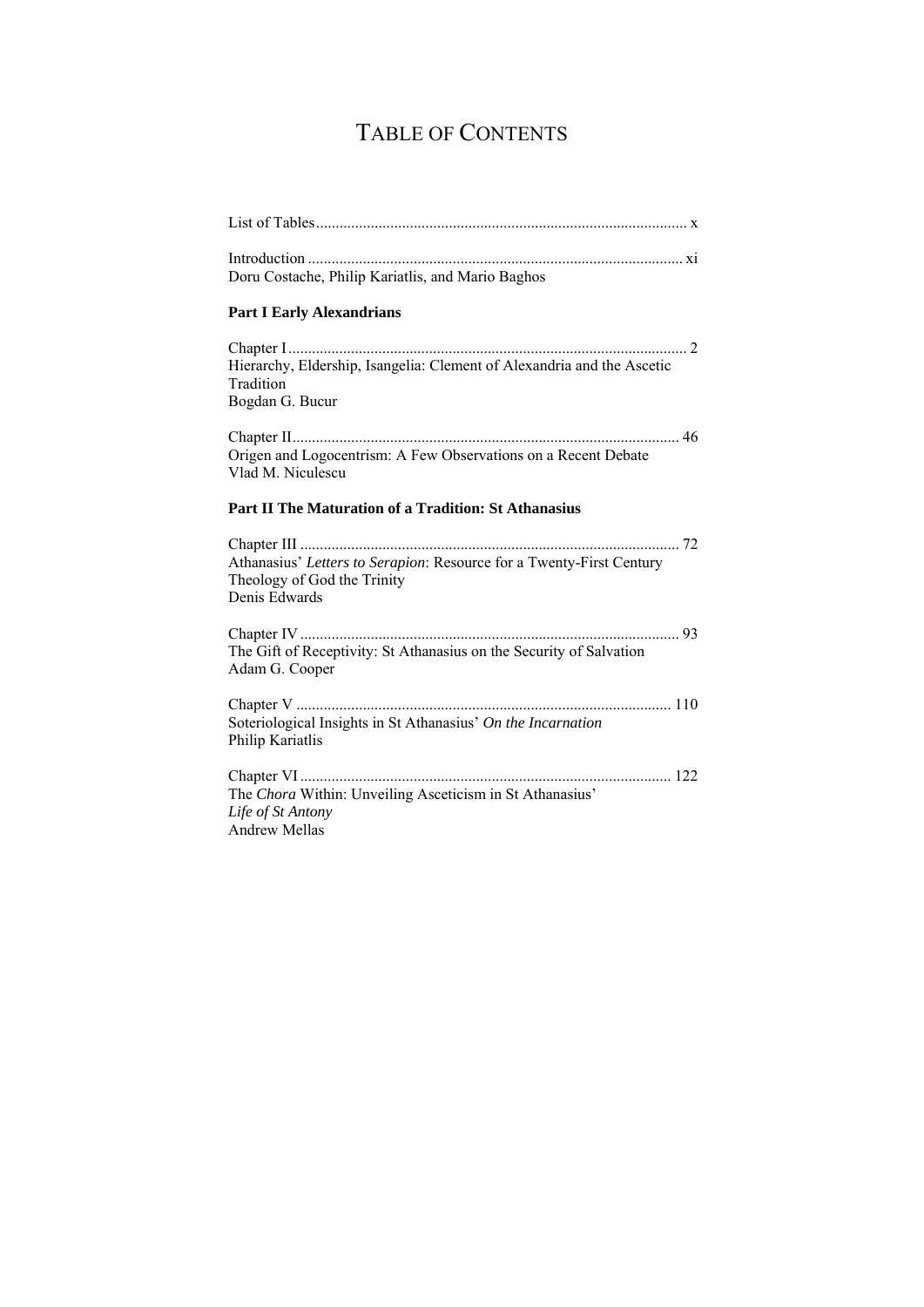| <br>V111 | Table of Contents |
|----------|-------------------|
|          |                   |

| The Traditional Portrayal of St Athanasius according to Rufinus,<br>Socrates, Sozomen, and Theodoret<br>Mario Baghos                  |
|---------------------------------------------------------------------------------------------------------------------------------------|
| Part III Furthering the Legacy: St Cyril                                                                                              |
| The Festal Letters of the Patriarchs of Alexandria: Evidence for Social<br>History in the Fourth and Fifth Centuries<br>Pauline Allen |
| The Philosophical Theology of St Cyril's Against Julian<br>David Bradshaw                                                             |
| St Cyril on the Priesthood of Christ and the Old Testament<br>Jonathan Douglas Hicks                                                  |
| St Cyril, Bishop of Alexandria, and Pastoral Care<br>Pauline Allen                                                                    |
| Ecclesial Memory and Secular History in the Conflicting Representations<br>of St Cyril of Alexandria<br>Mario Baghos                  |
| <b>Part IV Alexandria within Tradition</b>                                                                                            |
| Worldview and Melodic Imagery in the Alexandrian Tradition<br>and Certain Patristic Antecedents<br>Doru Costache                      |
| Adam's Holiness in the Alexandrine and Athonite Traditions                                                                            |

Doru Costache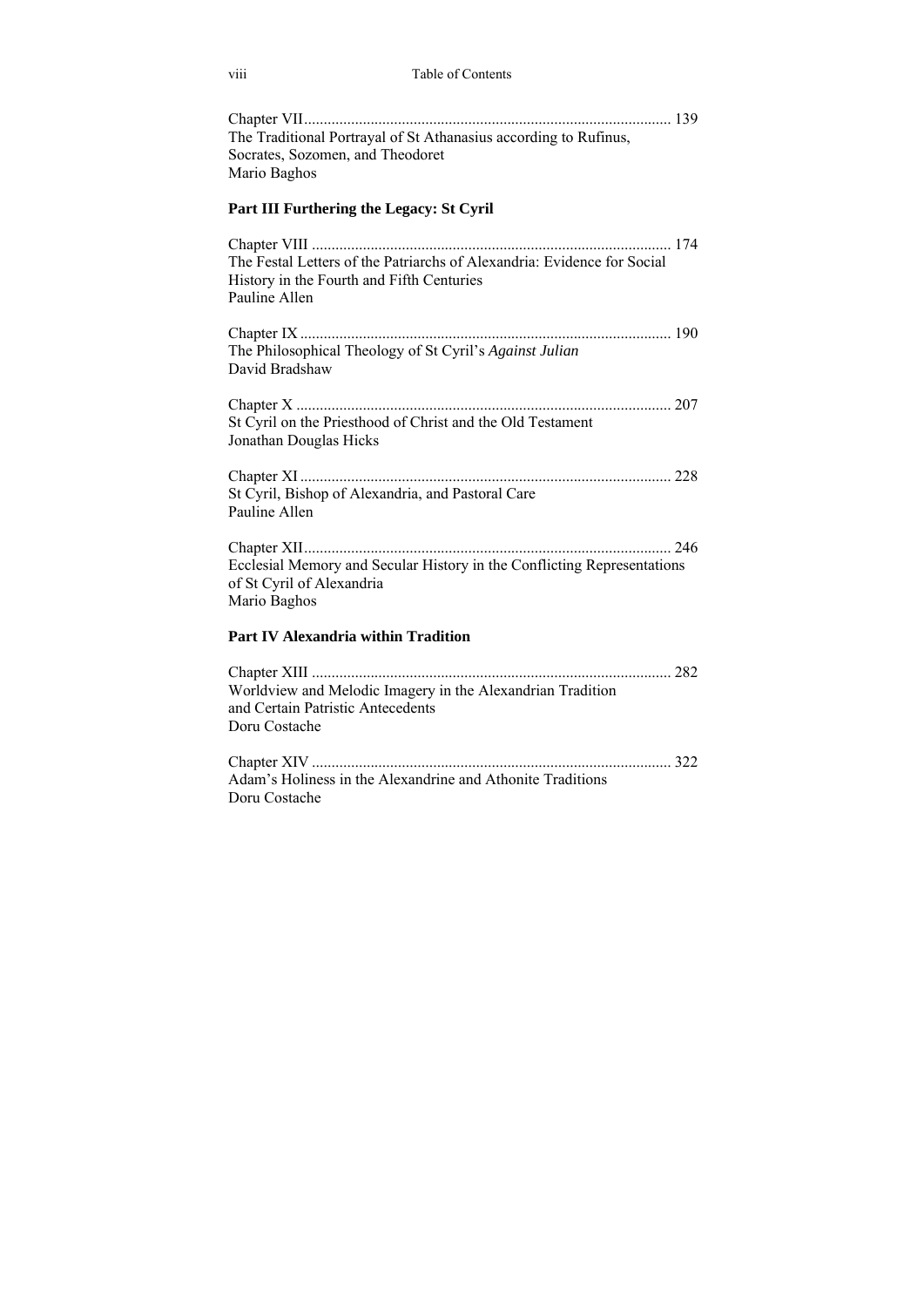| Alexandrian Legacy: A Critical Appraisal                | ix |
|---------------------------------------------------------|----|
|                                                         |    |
|                                                         |    |
| Index of Premodern, Non-Biblical Authors and Texts  411 |    |
|                                                         |    |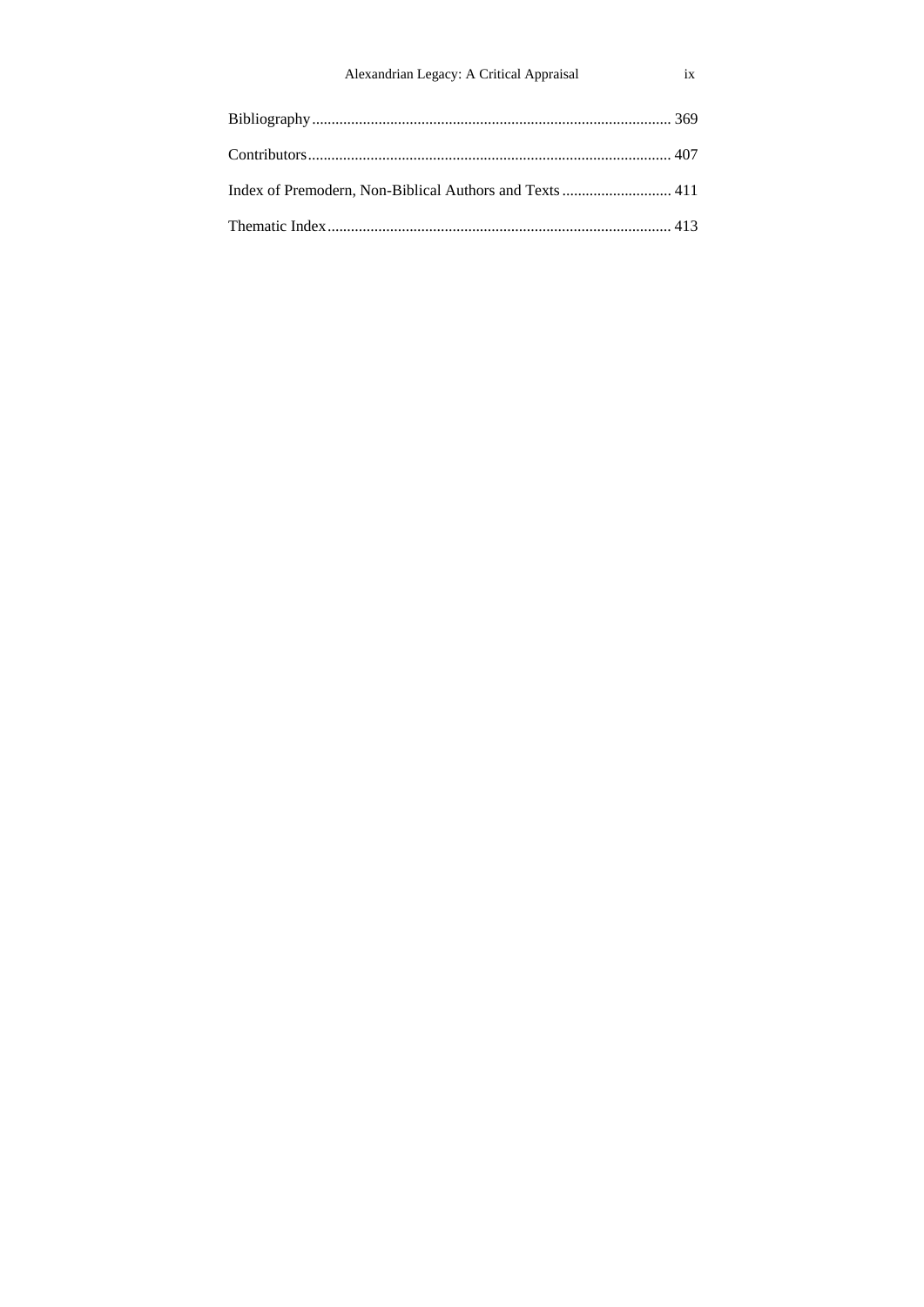## **LIST OF TABLES**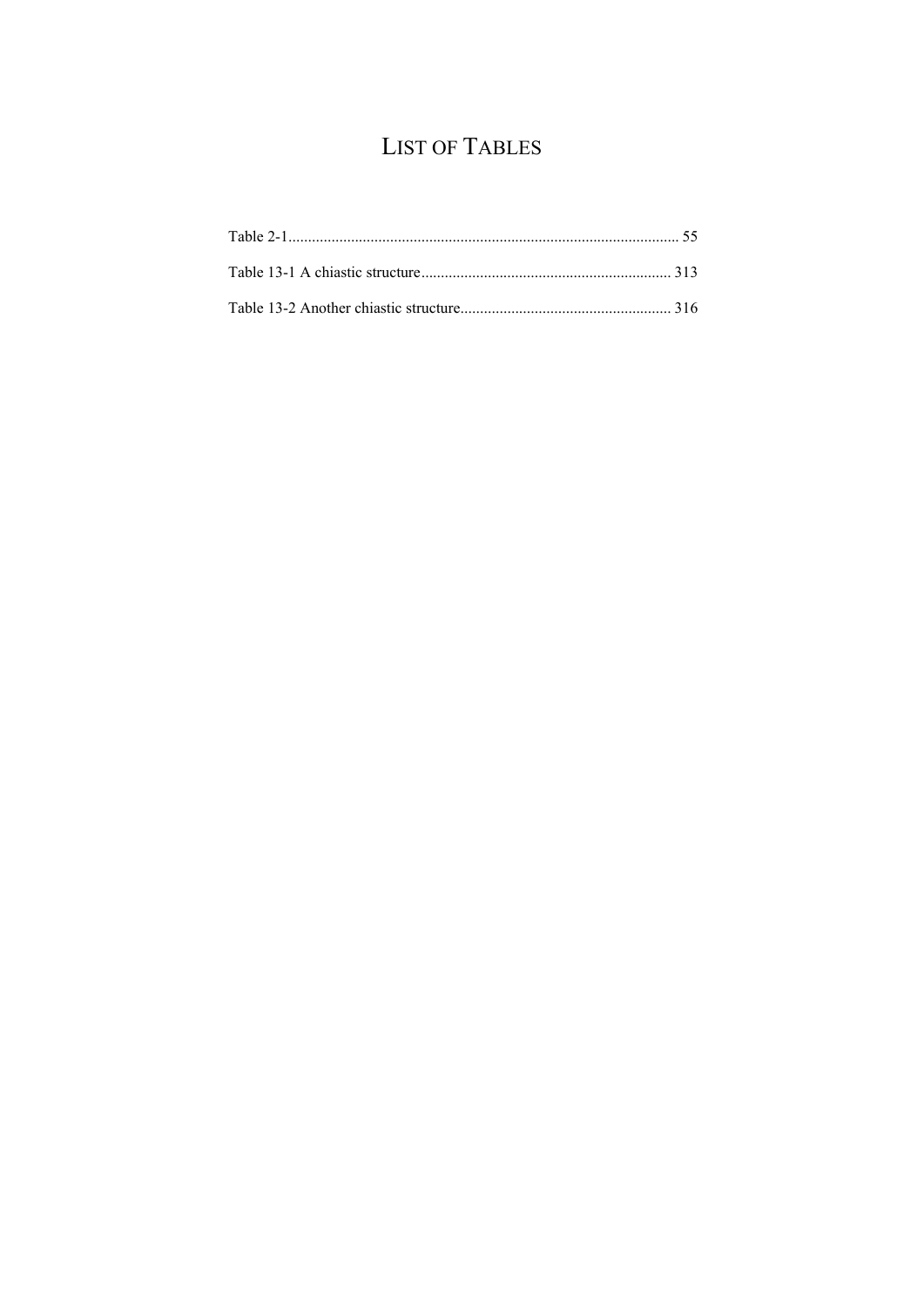### **INTRODUCTION**

Most chapters included in this volume were originally offered as contributions for two successive St Andrew's Patristic Symposia, held in 2012 and 2013, convened by two of the three editors and hosted by St Andrew's Greek Orthodox Theological College, a member institution of the Sydney College of Divinity (Sydney, Australia). These symposia primarily focused on the personalities and writings of two Alexandrine theologians, St Athanasius and St Cyril. It is for this reason, naturally, that more space is allocated to these illustrious Church fathers rather than to other representatives of that tradition. Of the thirty-seven contributions to the 2012 and 2013 symposia, from both Australian and international scholars, a selection of ten essays are included herein together with four more (namely the first, the second, the third and the eighth) from both geographically closer and more distant friends of the College. These latter contributions fill gaps in the 'narrative' of this volume. Except for the first one, a brand new essay, all the chapters included in this volume have been initially published, after peer review, in *Phronema*, the scholarly journal of St Andrew's, and are now offered in revised form. Indeed, it must be mentioned that *Phronema* has been the main publishing outlet for the proceedings of the symposia since its 2010 edition to this day. For each contribution, we have indicated where it was originally published and the extent to which it has been revised for the present collection—ranging from slight stylistic adjustments to additions of bibliography and thorough rewritings. In relation to the first contribution included in this volume, it is published here after undergoing independent peer review. Our wholehearted gratitude goes to all the excellent scholars who, at various stages, have offered their 'blind' feedback.

The volume is structured in four parts. The first part gathers contributions on two earlier Alexandrines, Clement and Origen, who broke new grounds in their immediate context and set the parameters for theological, hermeneutical and spiritual developments in later centuries. The second and the third parts address matters pertaining to the major Alexandrian fathers whose contributions constituted the focus of the patristic symposia, namely saints Athanasius and Cyril, who flourished in the fourth and fifth century, respectively. Well known for their tremendous input to the theological debates of their time, the chapters dedicated to these saints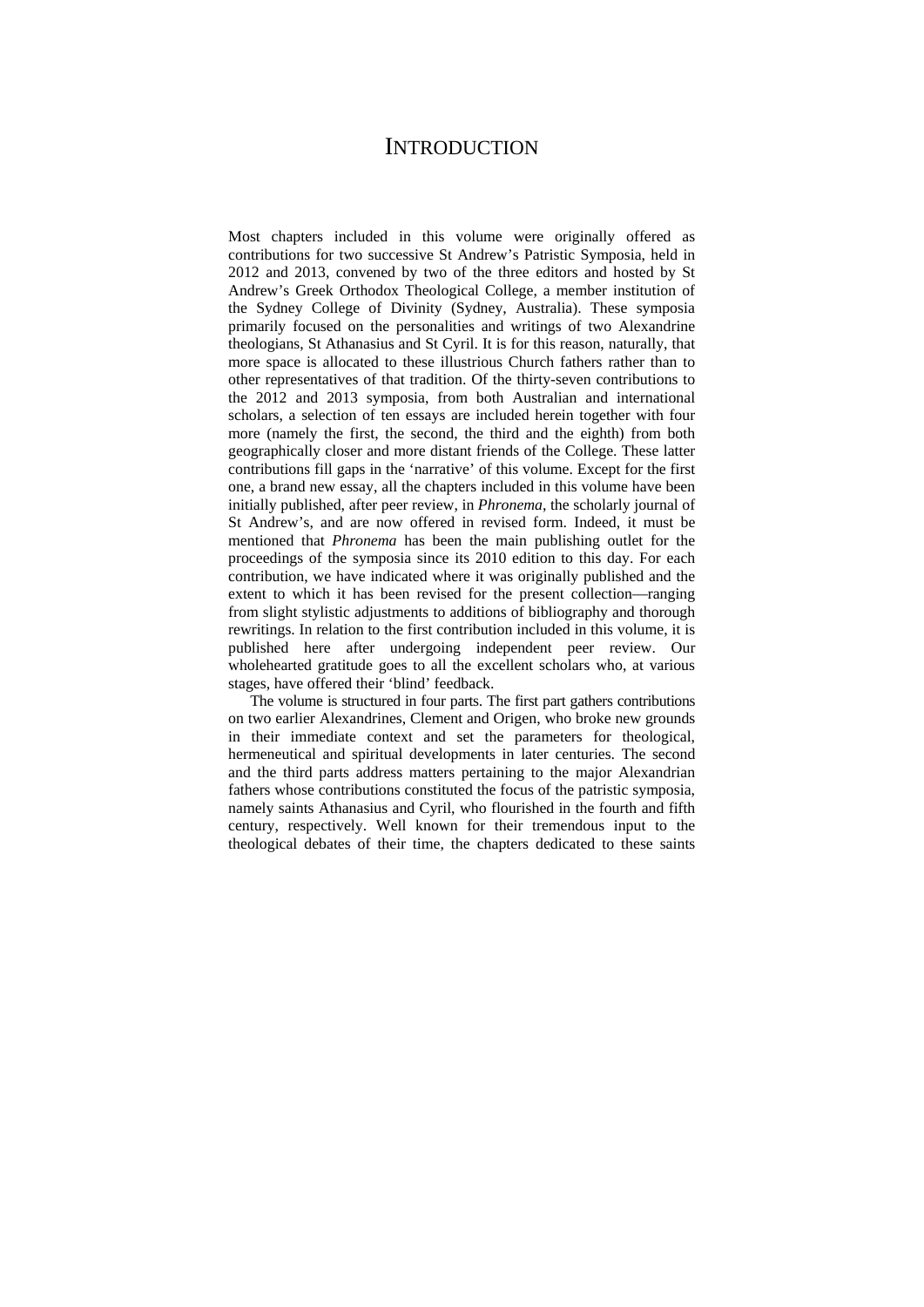#### xii Introduction

address their contributions to both theology—specifically, triadology, christology, pneumatology, and soteriology—and other areas of the early Christian experience, such as spirituality, pastoral work, philosophy, exegesis, and the apologetic discourse. The last part of the volume explores the place of various representatives of the Alexandrian tradition within the history of Christian thought, from the reliance of Clement and St Athanasius on several early Christian antecedents, in terms of the apologetic discourse, to some later, Byzantine and modern influences of St Athanasius and St Cyril in terms of the spiritual anthropology. So structured, the present volume focuses on the legacy of Christian Alexandria—more specifically some of its representatives from the second half of the second century to the first half of the fifth century—and aspects of its significance for the broader ecclesial tradition. Now, let us look more closely at the contributions included in this volume.

The first part, *Early Alexandrians*, presents two chapters: one on Clement, the first great Alexandrian theologian whose writings have been preserved, and a second on Origen, the first great Christian interpreter of Scripture. Bogdan G. Bucur's contribution, "Hierarchy, Eldership, Isangelia: Clement of Alexandria and the Ascetic Tradition" points out that Clement was the first Christian author to depict early Christian urban dwelling in a desert-like manner. The relevant phrase, "as in a desert", is taken to signify (much like Paul Evdokimov's notion of "internalised monasticism") the inherent 'monastic' character of the Christian experience. Consequently, the chapter discusses the fact that Clement's writings anticipate later developments in monastic spirituality, referred to, and appreciated, by eminent theorists of the ascetic life, such as Evagrius, Palladius and St John Climacus. In this chapter, Bucur examines Clement's ascetic theory by taking into account the *Prophetic Eclogues*, *Adumbrations*, and *Excerpts from Theodotus*, indeed seeing them equally significant as the *Paedagogue* and the *Stromata*. In the light of the former oft-neglected texts—possibly surviving fragments of the now lost *Hypotyposes*—Clement's proto-monastic views of the mystical experience gain concreteness and contour, and their appeal for later monastics becomes readily understandable. According to the author, it is in these former works that the mystagogical framework within which Clement operated becomes more obvious. This framework, both sacramental and spiritual, allowed the Alexandrian teacher to sketch the trajectory of a whole process of ascetic transformation—an experience which he presented by way of a wide range of scriptural and ecclesial metaphors related to the "angelic life" and the ministry of the holy teacher, able to guide others in their journey of transformation and sanctification.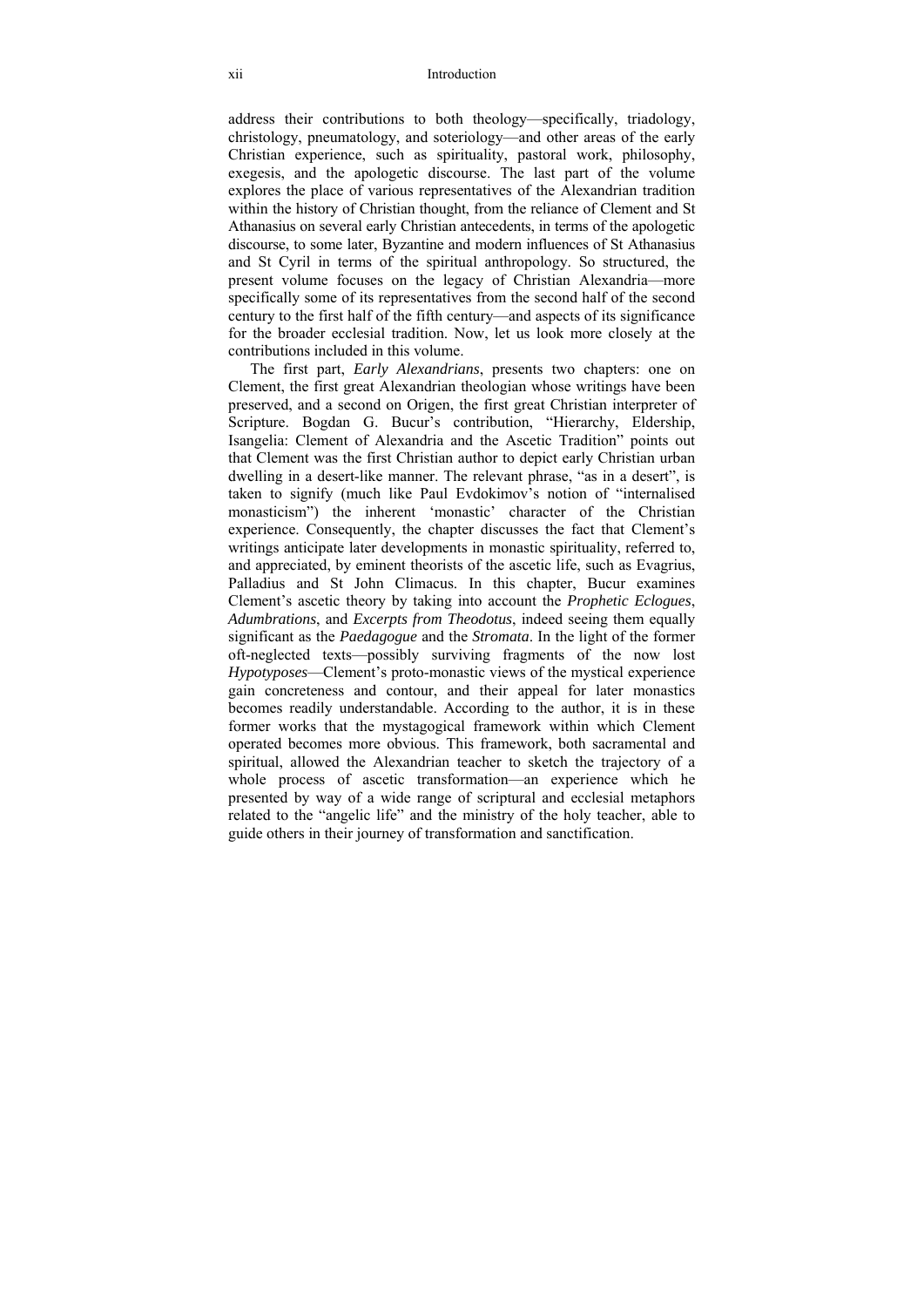The second chapter, "Origen and Logocentrism: A Few Observations on a Recent Debate" by Vlad M. Niculescu addressees the implications of Daniel Boyarin's challenging study of allegoresis in the Pauline corpus for the current, post-structuralist notion of 'Logocentrism' when applied to the views of a paradigmatic Logos-committed theologian and allegorical exegete such as Origen. Contrary to the established opinion which perceives Origen's Logos as a metaphysical construct associated with a spiritualist hermeneutic, the author proposes a non-metaphysical reading of the Origenian Logos which requires an alternative, non-reductionist hermeneutic. In his reappraisal, Niculescu takes Origen's construal of the historical and textual incarnation of the Logos as messianic events rather than metaphysical ones. These events, he argues, are foundational for the understanding of Scripture as a divine message adjusted to human readership—an understanding that conditions an interpretive approach which transcends the narrative in search of the divinely revealed meaning without this involving the removal of the text. More specifically, this understanding entails a spiritually-formative and transformative interpretation which does not demand the abandonment of the scriptural 'letter', the way Origenian spirituality does not require the discarding of the body. Without the author stressing this out, his reading of Origen's views of the Logos and the Scriptures suggests ways in which the controversial legacy of the Alexandrian can be salvaged for the mainstream Christian tradition.

The second part, *The Maturation of a Tradition: St Athanasius*, deals with various aspects of St Athanasius' personality and thought. Whilst different aspects of this saint's life and theology are examined, a common thread running through the contributions included here is their attempt by and large—to bring to the fore the existential and salvific significance of the Alexandrian's writings. This part opens with a series of theological reflections which highlight St Athanasius' understanding of salvation through Christ and the Spirit. More specifically, the third chapter, "Athanasius' *Letters to Serapion*: Resource for a Twenty-First Century Theology of God the Trinity<sup>"</sup> by Denis Edwards examines the importance of the Athanasian teaching on God as Trinity in creation and salvation for modern understandings of trinitarian theology—more often than not focused on God in God's self. In highlighting the Athanasian vision, the chapter offers various examples of the way the Trinity is revealed in the divine economy. Far from dealing with speculative abstractions of God in God's self, St Athanasius' vision of God is presented as a narrative theology of the Trinity acting in and through the world. In illustration of this lively theology, Edwards analyses a wide range of scriptural metaphors that have been—successfully—employed by the great Alexandrian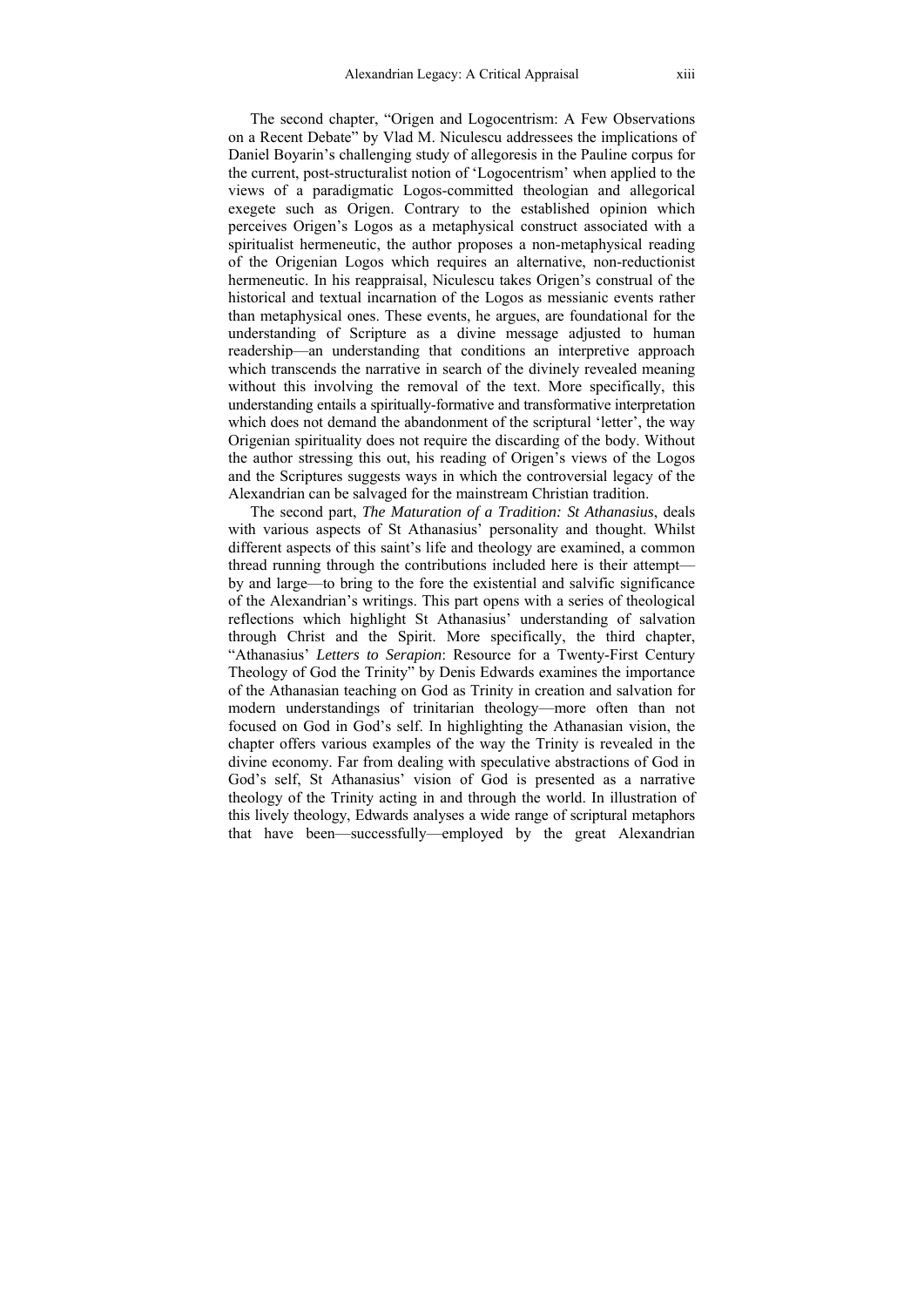teacher. The fourth chapter "The Gift of Receptivity: St Athanasius on the Security of Salvation" by Adam Cooper endeavours to bring into dialogue Athanasian soteriological insights from the perspective of modern debates regarding the relationship between the world's salvation universally wrought by Christ and its personal appropriation. In this regard, Cooper argues that St Athanasius' important contribution to these debates lies in the fact that salvation in the end is not contingent upon the will of the individual, but rather the realisation that the incarnation of the Son of God paved the way for humanity's incorporation and participation in Christ's human nature, whereby Christ's body becomes ours as well. Among other virtues, the chapter offers a systematic presentation of the intricate Athanasian soteriology of *Against the Arians*. The next chapter follows a similar train of thought. Based on the understanding of salvation as depicted in an early Athanasian work, the fifth chapter "Soteriological Insights in St Athanasius' *On the Incarnation*" by Philip Kariatlis brings to light the inner coherency of the entire salvific economy of Christ. In so doing, it makes an important contribution to contemporary studies in soteriology which have tended to isolate different moments of Christ's earthly ministry for their understanding of salvation. The chapter discerns an unending soteriological narrative in highlighting certain texts in *On the Incarnation* which could in fact be seen to suggest that Christ's work of salvation does not end with his earthly ministry but continues to this day within the Church, which is his body.

The sixth chapter "The *Chora* Within: Unveiling Asceticism in St Athanasius' *Life of St Antony*" by Andrew Mellas brings the Athanasian biography of the revered Egyptian hermit into dialogue with both ancient and contemporary philosophy in order to show points of similarity and distinction concerning the notion of 'space' (*chora*) in the various writings. Whilst tracing the emergence of this concept in Plato and contrasting it to the postmodern considerations of Derrida, the chapter displays an interdisciplinary approach towards the concept of *chora*, thereby making it available to contemporary scholarly audiences. One of the highlights of the chapter is that it underscores the positive understanding of the term *chora* as delineated in the *Life of St Antony* as the interior place within which an unmediated experience of the divine becomes possible. Those looking for a fresh approach to the Athanasian rendition of St Antony's life and thought—which brings to bear the resources of this saint's wisdom upon modern issues—will find this chapter an engaging and enjoyable read.

In the light of recent historical scholarship which has tended to portray the character of the saint in a less than favourable light, the seventh and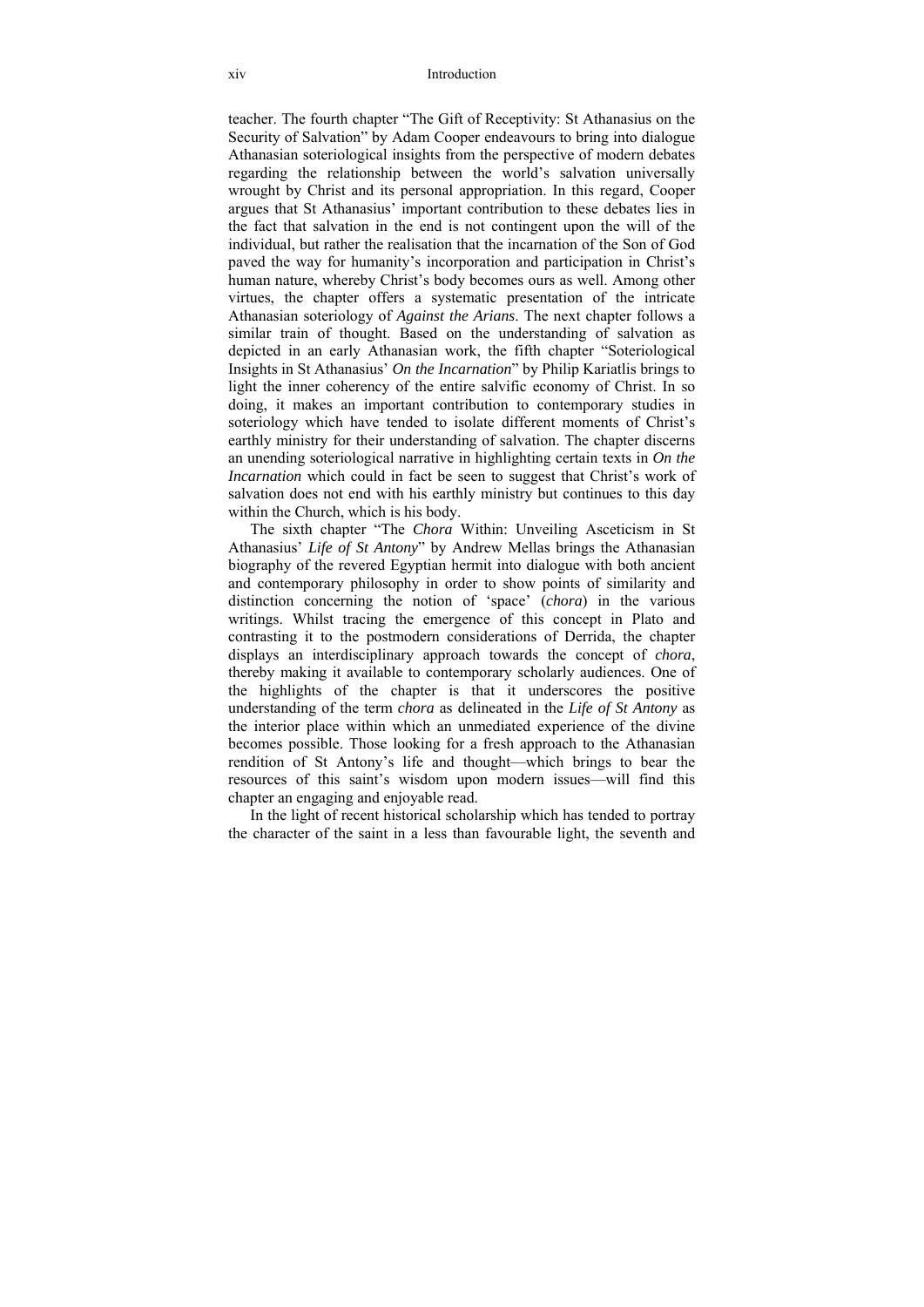final chapter in this part, titled "The Traditional Portrayal of St Athanasius according to Rufinus, Socrates, Sozomen, and Theodoret" by Mario Baghos reconstructs the ecclesial vision of the saint as depicted, in the footsteps of Rufinus, by the early Byzantine historians, namely Socrates, Sozomen and Theodoret. Upon highlighting that modern historiographical approaches in fact constitute a resurgence of the Eusebian paradigm, with its negatively biased corollary in Philostorgius' history, this chapter reconstructs the traditional portrait of the saint focusing especially on his role as providential agent, prophet and martyr. The chapter contributes to the existing scholarship on the saint's profile by demonstrating that the traditional representation of Athanasius precisely as a saint of the Christian Church is just as legitimate as any other.

The third part, *Furthering the Legacy: St Cyril*, focuses on the person and theology of St Cyril of Alexandria, a contested figure in scholarship who has recently been approached in a more positive light. The eighth chapter, "The Festal Letters of the Patriarchs of Alexandria: Evidence for Social History in the Fourth and Fifth Centuries" by Pauline Allen testifies to the recent turn in scholarship by engaging the character and thought of St Cyril within the context of Late Antiquity as reflected in the festal letters of several Alexandrian hierarchs. The principal aim of the festal letter was to introduce the beginning of the Lenten fast, whilst at the same time addressing other topics relevant to the everyday life of the churches and monasteries of Egypt. The chapter explores some of these topics, such as heresy, schism and fasting, as reflected in the letters of two predecessors, St Athanasius and Theophilus of Alexandria, but focuses mainly on St Cyril's multilayered engagement of polytheism, paganism, astrology, oracles, Christian-Jewish relations, athletics, violence, and brigandage. By honing in on these themes, the chapter brings to the fore the complex ministry of the patriarchs of Alexandria, who had to engage with many topics in addressing their faithful by means of letters.

Chapter nine, "The Philosophical Theology of St Cyril's *Against Julian*" by David Bradshaw delves into a little explored Cyrilline treatise that merits more attention in scholarship. The author engages with the topics of philosophical concern within this apologetic treatise, including questions of whether or not the divine attributes are consistent with one another; can God, who is eternal and immutable, act differently at different times; is a real reciprocity possible between God and his creatures; and, in answering such questions, what is the role played by faith, reason, and divine revelation? Bradshaw of course focuses on St Cyril's answers to these questions that are manifested in the "education in riddles" offered up by the Scriptures themselves. This 'education' is reflected in the seemingly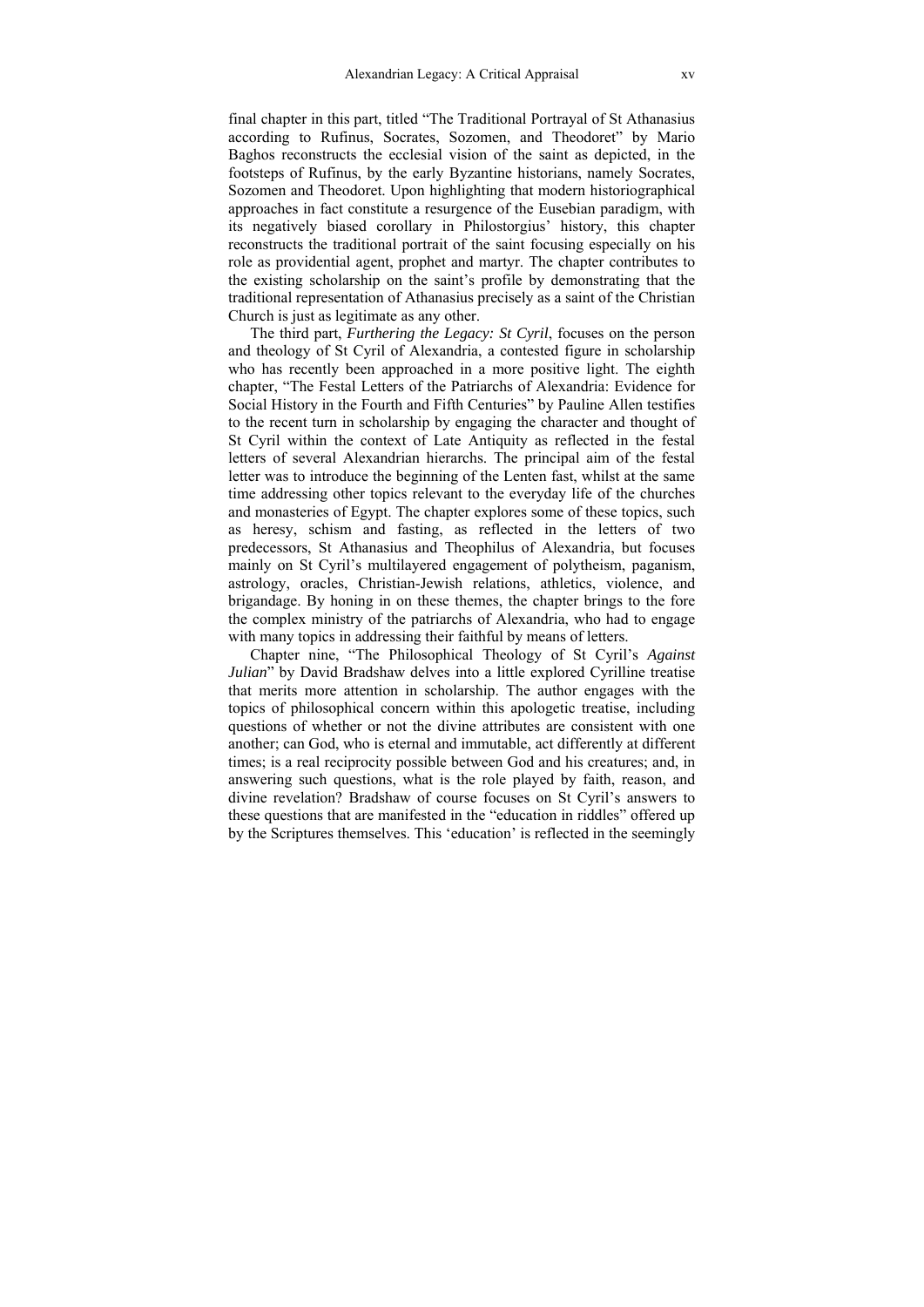#### xvi Introduction

inconsistent affirmations in Scripture, that if God is immutable, selfsufficient, and perfectly good, then how could he possibly experience emotion or suffer in any way? This ostensible inconsistency was brought up by Julian as a way of ridiculing Christianity, and Bradshaw deftly demonstrates Cyril's response in highlighting—again with examples drawn from the Scriptures—that God does not experience suffering in God's self, but economically. The chapter concludes by affirming that St Cyril's philosophical theology could act as a springboard for further reflection on the distinction between essence and energies.

In turn, Jonathan Douglas Hicks' chapter, "St Cyril on the Priesthood of Christ and the Old Testament", emphasises Cyril's role as a skilled exegete. Specifically, Hicks is interested in reconciling Cyril's post-Ephesus christology, which, he asserts, limits Christ's priesthood to the incarnation, with his earlier reflections on Christ's priesthood that are found in his Old Testament commentaries. The result is a portrait of the Son of God as a perennial high priest, made clear by the Alexandrian's exegetical depiction of Christ as a deliverer and healer, the restorer of true worship, and the One through whom we know God the Father and the Father in turn knows us; all of which is of immediate existential relevance for Christians that share in the humanity of Jesus. The chapter concludes by illuminating the broadness of the Son of God's work of mediation and priestly service, which is manifested throughout both the Old and New Testaments, and which continues "in the heavenly places".

The eleventh and twelfth chapters both focus on the character of St Cyril. The chapter "St Cyril, Bishop of Alexandria, and Pastoral Care", again by Pauline Allen, is interested in his role as a pastor, which the author admits is difficult to assess, given that there is no contemporary biography of the Alexandrine shepherd, and the remainder of the primary sources, whether by him or others, yield themselves to a construal of the Alexandrine mainly (but not exclusively) as an exegete, doctrinal polemicist and politician. Nevertheless, it is clear that, in his role as patriarch of Alexandria, St Cyril would have had a large pastoral horizon, and the author applies the following criteria to the extant sources in order to elicit his role as such: the administration of justice, charity, and social welfare; teaching and preaching; conversion; the maintenance of orthodoxy; the ransom of captives; the provision of spiritual direction or guidance; and ritualised care in the form of liturgical rites. This chapter demonstrates quite clearly that Cyril excelled in relation to conversion and maintenance of orthodoxy, but that evidence is lacking for his role as a pastor.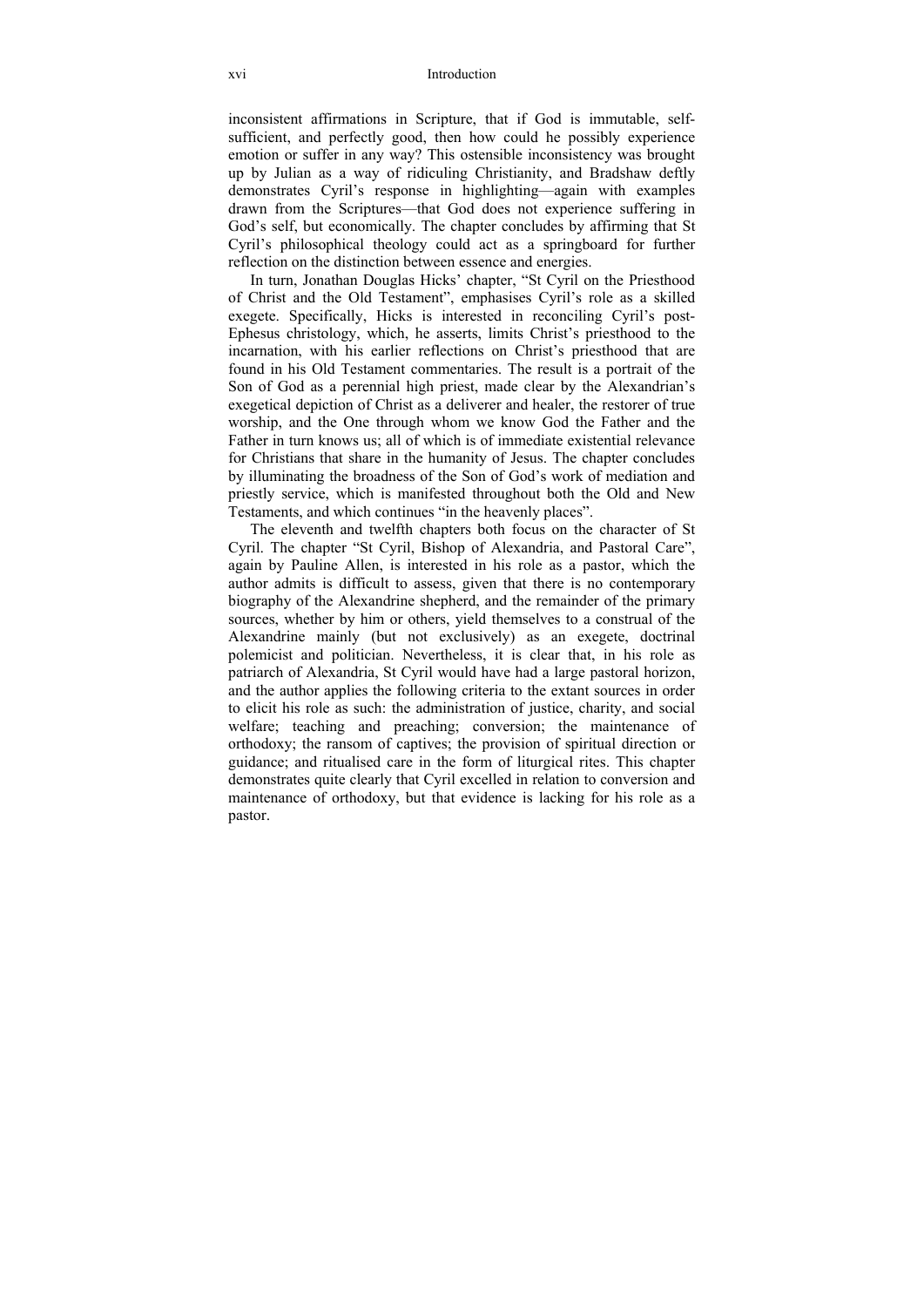The final chapter of this part, "Ecclesial Memory and Secular History in the Conflicting Representations of St Cyril of Alexandria" by Mario Baghos has recourse to the Orthodox ecclesial memory in order to prove that, in contrast to secular historiographical accounts that render him as a tyrant, St Cyril can indeed be construed as a holy person. Compelled by the fact that the secular portrayal of the Alexandrian theologian has adversely impacted his image in popular culture, specifically in the film *Agora* and the novel *Azazeel*, this chapter demonstrates that the representation of 'Cyril the tyrant' is a construct rooted in the Enlightenment period. In contrast to this, the Church has—since Cyril's lifetime—remembered him as a holy person motivated by his commitment to Christ and pastoral concern for his flock. It is concluded that this positive representation of St Cyril, transmitted throughout the generations via the ecclesial memory, is just as legitimate as any ideologically conditioned negative portrayal, and that the former is existentially relevant for the people of God.

The fourth part of the volume, *Alexandria within Tradition*, addresses, as its title suggests, the Alexandrian legacy within the broader context of the ecclesial tradition. The chapters contained in this part, which also conclude the volume, authored by Doru Costache, consider aspects pertaining to apologetics and the spiritual teaching. Chapter thirteen, "Worldview and Melodic Imagery in the Alexandrian Tradition and Certain Patristic Antecedents", discusses aspects of the melodic imagery utilised within two Alexandrine apologies, *Exhortation to the Gentiles*, by Clement, and *Against the Gentiles*, by St Athanasius, together with their significance for the early Christian interactions with broader cultural milieus, as well as for the articulation of the ecclesial worldview. This chapter analyses the musical metaphors and analogies employed by these two Alexandrian fathers for the active rapports between the Logos and the universe, and for the theological meaningfulness of the cosmos. Beginning with a review of the Christian antecedents of this approach (mainly in St Ignatius of Antioch and St Irenaeus of Lyon together with glimpses of other early Christian writers, such as St Clement the Roman and St Athenagoras the Athenian) the chapter highlights the continuity of the ecclesial tradition in representing the cosmos by way of melodic imagery, and also the relevance of this topic to current research on the articulation of the cosmos as "another Scripture". In turn, the fourteenth chapter, "Adam's Holiness in the Alexandrine and Athonite Traditions", considers a particular interpretive strand within patristic tradition, for which the paradise narrative in Genesis constituted a metaphor of the spiritual life with Adam as a hesychast saint—a virtuous person, directly connected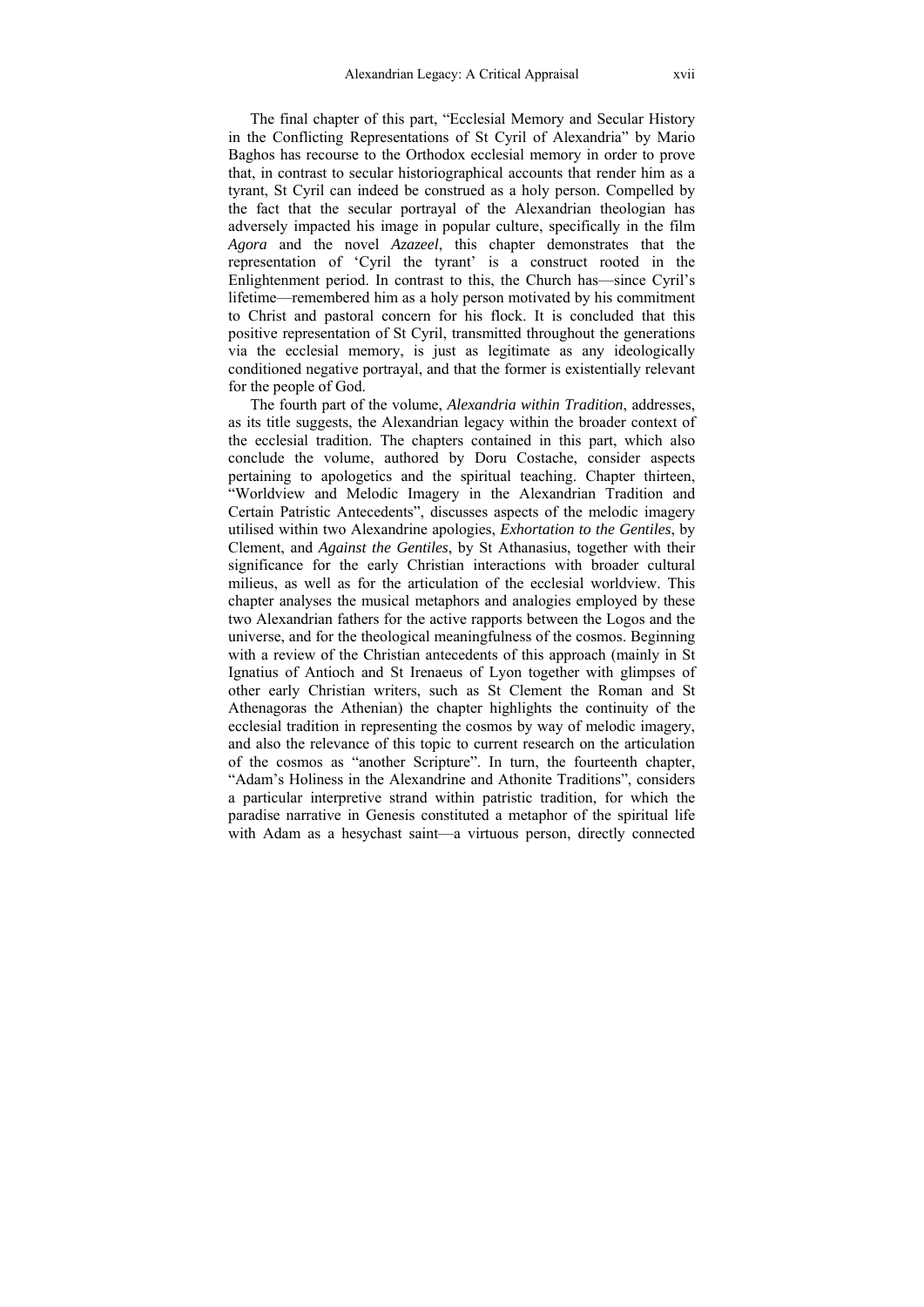with God and transformed by this experience. The authors and the texts discussed herein include, St Athanasius' *Against the Gentiles*, the *Letter to the Monks* of St Sarapion, the *Sayings of the Fathers*, St Cyril of Alexandria's *Against the Anthropomorphites*, a Palamite chapter from *On the Divine and Deifying Participation* together with St Silouan the Athonite's diary. It is argued that these sources represented the adamic experience both contextually and in various terms, such as image and likeness, vision, union and the breath of life, all converging toward the notion of the paradise narrative as signifying the experience of holiness in general. The author points out that this contextual interpretation of Genesis, from the vantage point of holiness, reveals uncommon aspects of the traditional construal of Adam and likewise says something about the personal character of the interpreters.

In an attempt to summarise this volume's 'narrative' and contribution, it can be said that the chapters offered here explore a variety of aspects pertaining to the Alexandrian legacy, whilst focusing on the crucial personalities and works of St Athanasius and St Cyril. Indeed, the two giants of early Christian theology left an indelible mark not only on their immediate context but also, and more so, the history of Christianity as a whole. The two biographical reconstructions presented herein, in chapters seven and twelve, alert the reader to the dire circumstances in which the two Alexandrines lived and worked, as well as the adversities which their memory faced in history. Their convoluted reception within the ecclesial or traditional milieus and in modern scholarship is abundant proof for the significance of their presence in history. In relation to their manifold contributions, the essays gathered in the second and third parts consider different aspects of their life, times and writings: chapters three, four, five, nine, and ten highlight their theological visions; the sixth and the fourteenth chapters, their spiritual teaching; the eighth and the eleventh chapters, their pastoral activity; the sixth and ninth chapters, their philosophical undertakings; the ninth and thirteenth chapters, their apologetic discourses, whilst chapters three, ten, and fourteen reflect on the exegetical output of the two holy fathers.

Of course, it is neither the claim of the authors nor that of the editors that the matters discussed in this volume exhaust the contributions of the two Alexandrines. Far from it. That being said, the present collection addresses aspects of their creativity which are currently neglected in scholarship. For instance, and without undertaking to show the strength of each of the fourteen chapters included here, the appraisal of the two saintly theologians as shepherds is still a grey area in contemporary research, mainly due to the scarcity of the relevant information but also because of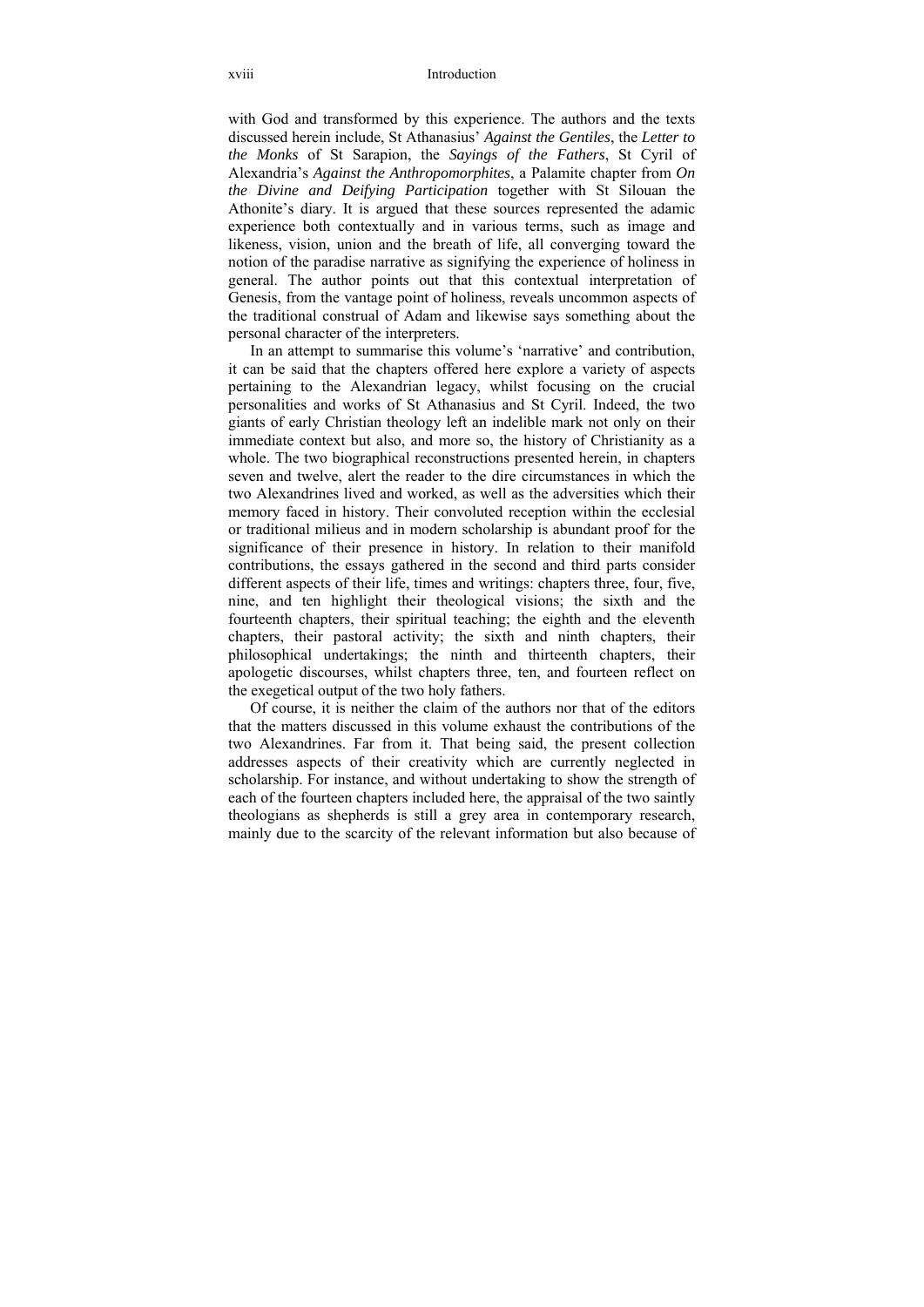the modern scholarly tenor which refers to them as politicians rather than bishops with pastoral inclinations. Therefore, the two chapters concerned with this dimension of their ministry, the eighth and the eleventh, are of great significance for the furthering of our knowledge. Likewise, even though attempts at establishing the nature of St Cyril's philosophical contributions are not entirely absent from the scholarly landscape, such assessments are neither frequent nor interested in exploring the theological, exegetical, and spiritual background of these contributions. In addressing Cyrilline philosophy against this complex background, the ninth chapter fills an immense gap in the literature. Furthermore, whilst recent Athanasian scholarship still grapples with the inheritance of earlier decades during which researchers busied themselves with the (re)assessment of the Arian controversy and the role played by St Athanasius within it, chapter three analyses the trinitarian valences of a lesser researched text, namely the *Letters to Serapion*, herein presented as a much needed paradigm for trinitarian theology in the current setting. In so doing, the chapter 'brings back the Trinity', so to speak—a topic of great theological complexity which does not appeal yet which constitutes the very backbone of Christianity as recipient of God's self-disclosure. The same is true with reference to the fourth chapter, which undertakes a challenging exploration of St Athanasius' *Against the Arians* in search for antecedents of, and traditional solutions for, the ongoing debates concerning the so-called objective and subjective aspects of salvation. Whereas Western theologians are usually polarised around the two aspects (some upholding the view that salvation is objectively accomplished by Christ 'on our behalf' and there is nothing, therefore, which believers can do, whilst others point out the need for a personal or subjective appropriation of salvation) chapter four proposes an intermediary solution. More specifically, this chapter understands St Athanasius' vision of salvation wrought by Christ in the midst of the earth in terms of a divinely initiated action, one that nonetheless has to be appropriated by each member of the faithful. Indeed, the very process of appropriation or interiorisation, the author argues, refers to Christ's content of objective salvation, which unfolds within the sacramental framework—a framework where the achievements of Christ become those of Christ's body, the Church.

Nevertheless, the evaluation of the Alexandrian legacy is not limited to the tremendous input of the two fathers mentioned above, St Athanasius and St Cyril. We have already seen that the volume opens in fact with a couple of unique analyses of contributions from two earlier representatives of the Alexandrine tradition, Clement and Origen. Never acknowledged as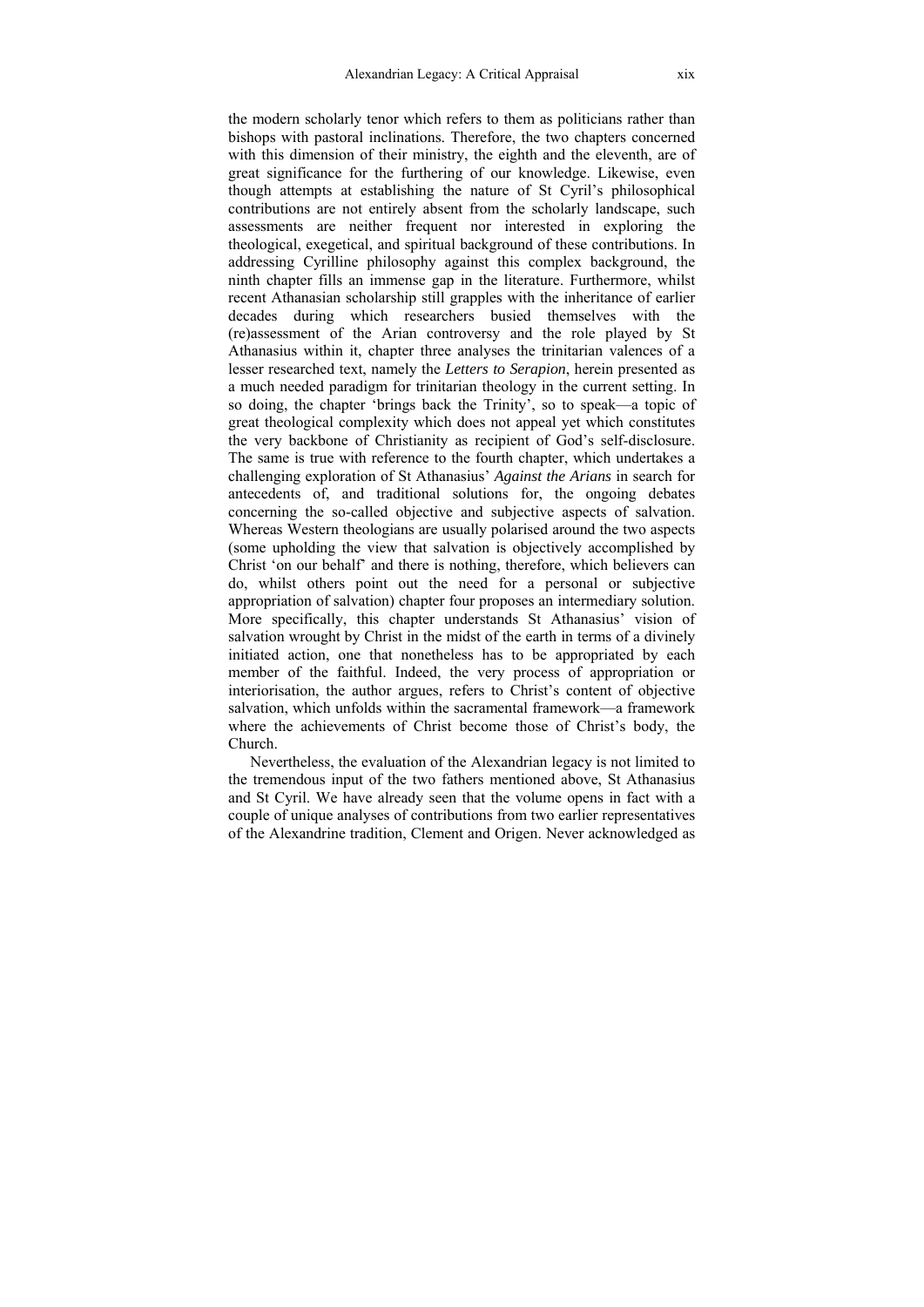#### xx Introduction

saints by the mainstream Church, the two fathers, appraised as such by their disciples and theological heirs, have nonetheless contributed groundbreaking ideas and methods which shaped Alexandrian theology, philosophy, hermeneutics and spirituality, together with conditioning later developments in the Christian tradition. In both cases, the available literature is already immense and still growing. Against this backdrop, the two chapters dedicated to Clement and Origen in this volume bring about fresh insights into the legacies of these fascinating thinkers. For instance, chapter one discusses the already researched Clementine metaphors of transformative experience, such as angelification and theosis, yet from the vantage point of the Alexandrian and Byzantine monastic tradition, which has appropriated these metaphors and which, in turn, has confirmed the validity of Clement's approach. In other words, the chapter points out that the authenticated experiences of holy transformation in later authors have proven Clement correct. It should not come as a surprise therefore that the chapter ends by affirming the requirement of an 'existential' or 'personal' proof for the validity of Clement's tenets—a proof which complements the equally useful scholarly and objective approach. Likewise, chapter two questions the customary views of the Origenian Logocentrism, whose metaphysical character it contests on the grounds that the scriptural centre of Origen's hermeneutics entails the interpretation of the Logos as revelatory Word and not as metaphysical principle. The implications of this incarnational angle are immense for the understanding of the Alexandrian's theological discourse as well as his approach to Scripture. In the first case, the chapter suggests that a revision of the current literal appraisal of the Origenian theory of preexistence is urgent; in the second, it points out the complexity of Scripture as 'in-textuation' of the Logos, which requires a reassessment of the letter/spirit theme in terms of a 'pneumatophoric' letter and a 'grammatophile' spirit. The reader will discover similar significant contributions throughout this volume.

Drawing to a close, the contributions gathered here explore a range of aspects pertaining to the Alexandrian tradition, whose complex and significant legacy is at times misunderstood and in some quarters wholly neglected. Indeed, throughout modernity and, in some cases, to this day scholars have waged total war against Alexandria, both in terms of its theological tradition and its hermeneutical method. Despite the many voices that currently demand a reassessment of the matters, assertions such as 'Christian' Antioch and 'Greek' Alexandria are still commonplace, doing injustice to both centres of Christian Hellenistic learning. Theologically, the milieus which maintain these assertions favour, for instance, the artificial, metaphysically polarised christology of certain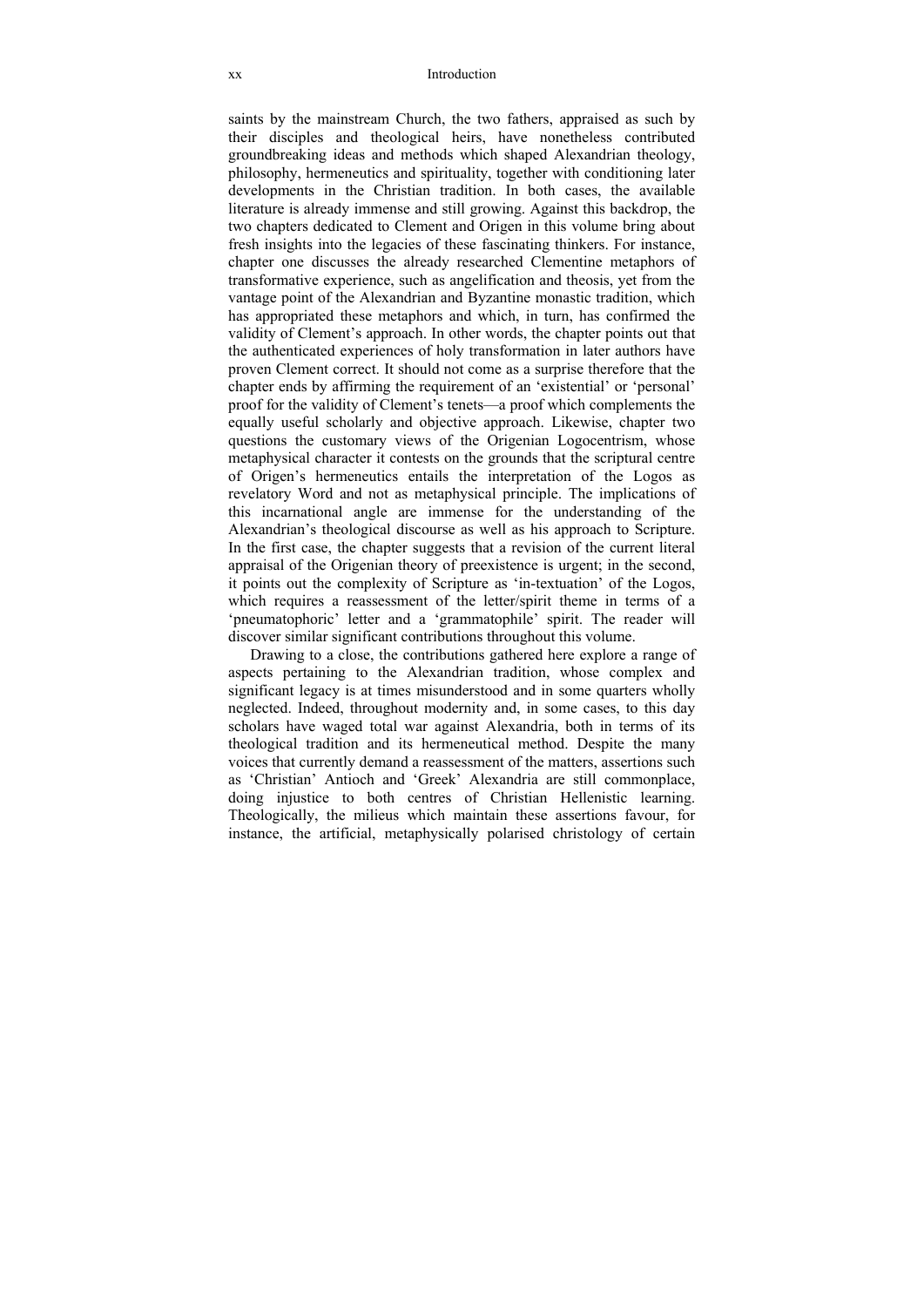radical Antiochenes over and against the personalist, unified and experiential approach of the Alexandrines to the mystery of Christ as preached by the apostles. Hermeneutically, the same milieus exhibit utter distaste for the complexly rich Alexandrian notion of Scripture together with the inherently spiritual and formative approach of its representatives to Scripture, revelling in the historical and critical exploration of the heavy mud of biblical prose. Whilst they do not polemically engage such views, the chapters collected here cast clarifying lights upon the Alexandrian tradition. More precisely, they point out that behind the unattractive complexity of the Alexandrian tradition one finds a vibrant Christian spirit granted, one that has successfully put on the flesh of Hellenistic culture and a consistent strive for the reformation and transformation of the human being according to the gospel of the incarnate and glorified Logos, Christ. In so doing, the chapters offered in this volume contribute a nuanced voice to the gathering scholarly choir which already hums a new song about the Alexandrian tradition and its representatives. To this new trend, our volume adds the outcomes of an interdisciplinary approach which combines methods pertaining to the fields of historiography, theology and philosophy, pastoral care, hermeneutics, hagiography, and spirituality. By way of this complex approach, the present volume brings together areas which currently evolve in parallel scholarly universes—a manner of dealing which is wholly befitting to the complexities entailed by the rich and ever-challenging Alexandrian legacy.

We began this introduction by pointing out the framework in which most of the contributions gathered in this volume originate, namely the patristic symposia held in 2012 and 2013 at St Andrew's Greek Orthodox Theological College. It would be remiss of us not to mention that in 2016 the College celebrates its thirtieth anniversary as well as the fact that in 2015 the scholarly journal which has initially hosted the majority of the contributions published here in revised form, *Phronema*, issues its thirtieth edition. Last but not least, it would be impossible for us not to acknowledge that in 2015 the College's Founder and Dean, His Eminence Archbishop Stylianos Harkianakis—to whom this collection is gratefully dedicated—celebrates the fortieth anniversary of his enthronement as shepherd of the Greek Orthodox Church in Australia. Without his vision and efforts, neither St Andrew's nor *Phronema* would be here. Implicitly, neither would this volume.

Sunday of All Saints *Doru Costache*  June 2015 *Philip Kariatlis* 

*Mario Baghos*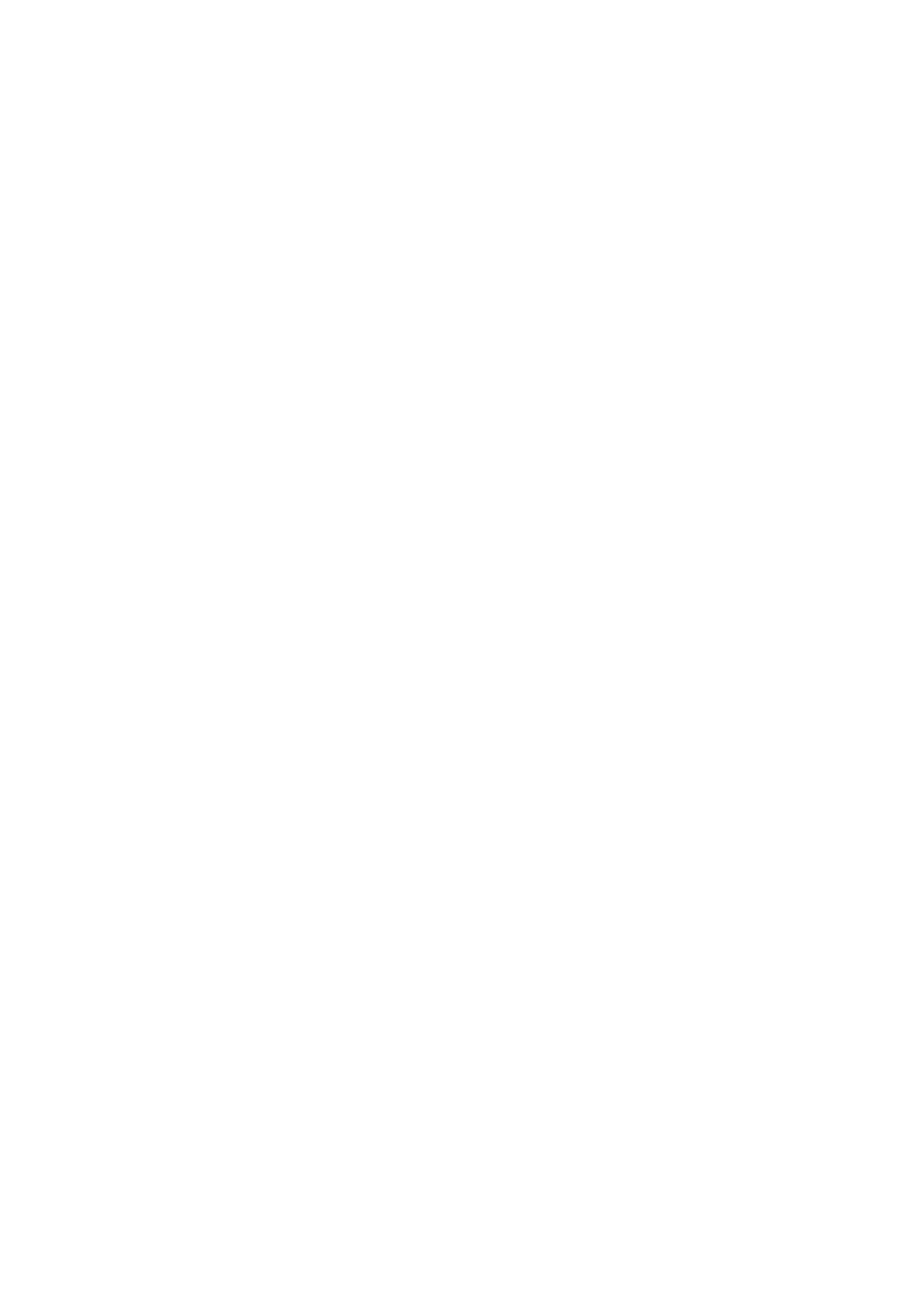## **PART I**

## **EARLY ALEXANDRIANS**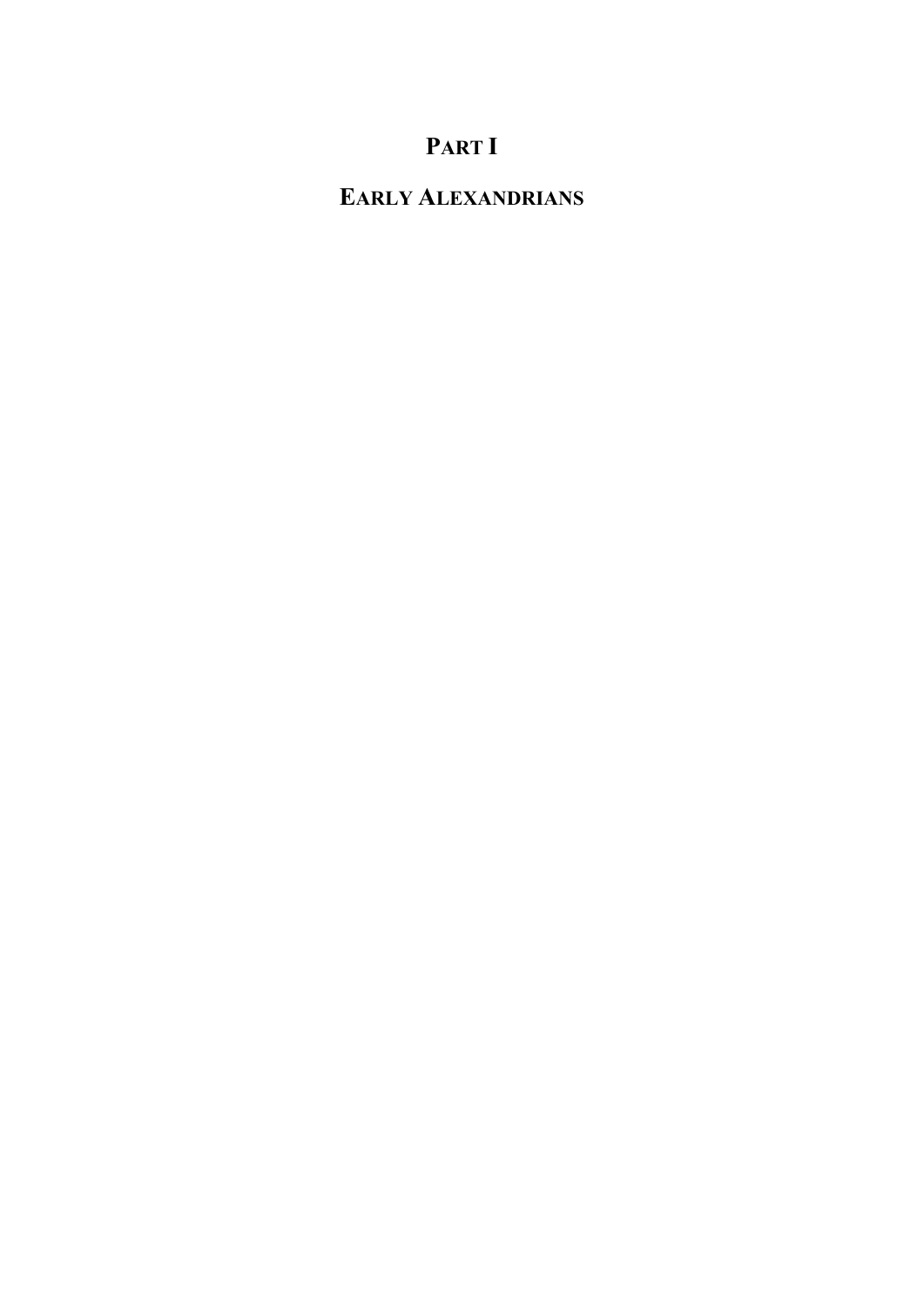## CHAPTER I

## HIERARCHY, ELDERSHIP, ISANGELIA: CLEMENT OF ALEXANDRIA AND THE ASCETIC **TRADITION**

### BOGDAN G. BUCUR

In the *Lausiac History* or *Lausaikon*, Palladius' celebrated collection of stories featuring saintly ascetics, one finds the following account:

There was another neighbor of mine whose face I never beheld, for she never went out, so they say, from the time when she left the world. She had completed sixty years in ascetic practices along with her mother [scil. the mother superior] and at last she was on the point of passing to the next world. And the martyr of that place, Colluthus by name, stood over her and said: "This day you will make the journey to the Master and see all the saints. Come, then, and eat with us in the chapel". She arose then at dawn, dressed, and took in her basket bread, olives, and chopped vegetables. After all these years she went out and she entered the chapel and prayed. Then she watched the whole day for an opportunity when no one was within, and taking her seat, she addressed the martyr: "Bless my food, O holy Colluthus, and help me on my journey with your prayers". She ate and prayed again, and she went back home about sunset. She gave her mother a composition of Clement the Stromatist on the prophet Amos (σύγγραμμα Κλήμεντος τοῦ Στρωματέως εἰς τὸν προφήτην Ἀμώς) and said: "Give it to the banished bishop and tell him to pray for me, for I am on my journey". And she died that night, without fever or delirium, but laid out for burial.<sup>1</sup>

I am not interested here in the actual point of this story, but rather in the offhand—and therefore all the more significant—remark about the book. Let us note that the anonymous virgin was far from illiterate, and that

<sup>&</sup>lt;sup>1</sup> Palladius, *The Lausiac History*, tr. R. T. Meyer (New York, NY: Newman, 1964) 141.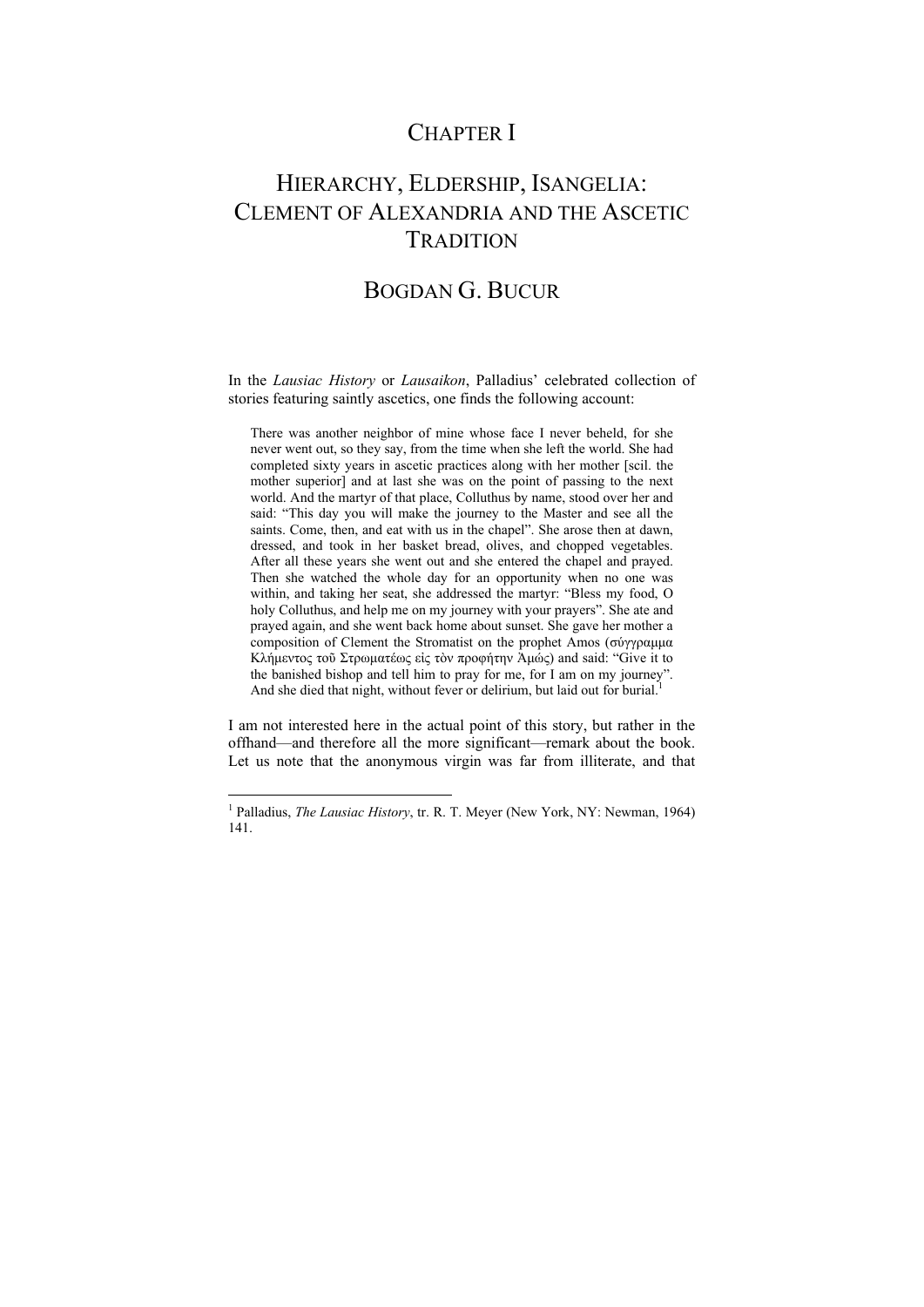studying the rather sophisticated writings of Clement of Alexandria<sup>2</sup> was probably part of her spiritual regimen; that she treasured these writings and perceived them to be in accordance with the Orthodoxy of the exiled bishop—Palladius himself; that the decision to bequeath Clement's writing to the bishop was confirmed by her prayer and, implied in the story, by the guidance of the saint(s) in the chapel; and that, although Clement is identified as the famous 'Stromatist', the book in question is not the *Stromata*, but a different one: a commentary on Amos.

It seems, then, that ascetics in the Egyptian desert were interested in Clement. Evagrius certainly read him carefully, and the evidence of his literary dependence on the Alexandrian master led the eminent specialist on Evagrius Antoine Guillaumont to conclude that Evagrius was as familiar with the work of Clement as he was with that of Origen.<sup>3</sup> This is not surprising, of course, since, as John Behr has noted,

With regard to asceticism Clement raises themes which prefigure much of the later developments in monastic spirituality: he writes extensively about inner peace, perpetual inward prayer, contemplation, *apatheia*, and detachment; he touches upon spiritual fatherhood, on the possibility of a second baptism of tears, on being a true presbyter and deacon without receiving ordination from men, and is perhaps the first to speak of the Christian as living in the city 'as in a desert.' […] Clement's works were certainly known in the desert.<sup>4</sup>

A detailed discussion of these topics has already been provided by John Behr's *Asceticism and Anthropology in Irenaeus and Clement*. My concern, however, is to broaden the textual basis for our examination of the Alexandrian master, by including, on equal footing with the

<sup>2</sup> For Clement's *Exhortation*, *Paedagogue*, and *Stromateis*, I will be quoting the English translation in the ANF collection, available online. The passages from the *Excerpta ex Theodoto*, *Eclogae Propheticae*, and *Adumbrationes* are my own translation.

<sup>3</sup> A. Guillaumont, "Le gnostique chez Clément et chez Évagre" in *Alexandrina: Héllenisme, judaisme et christianisme à Alexandrie, FS Claude Mondésert,* ed. M. Harl (Paris: Cerf, 1987) 195-201.

<sup>&</sup>lt;sup>4</sup> J. Behr, *Asceticism and Anthropology in Irenaeus and Clement* (Oxford and New York: Oxford University Press, 2000) 217, 132. Among the *topoi* that would later dominate monastic literature, Behr notes the following: perpetual inner prayer (*Strom.* 7.7.39.6-40.1); contemplation (*Strom.* 5.6.40.1); spiritual fatherhood (*QDS* 41.1); baptism of tears (*QDS* 42.14); unordained ordination (*Strom*. 6.13.106.2); living as in a desert (*Strom*. 7.12.77.3).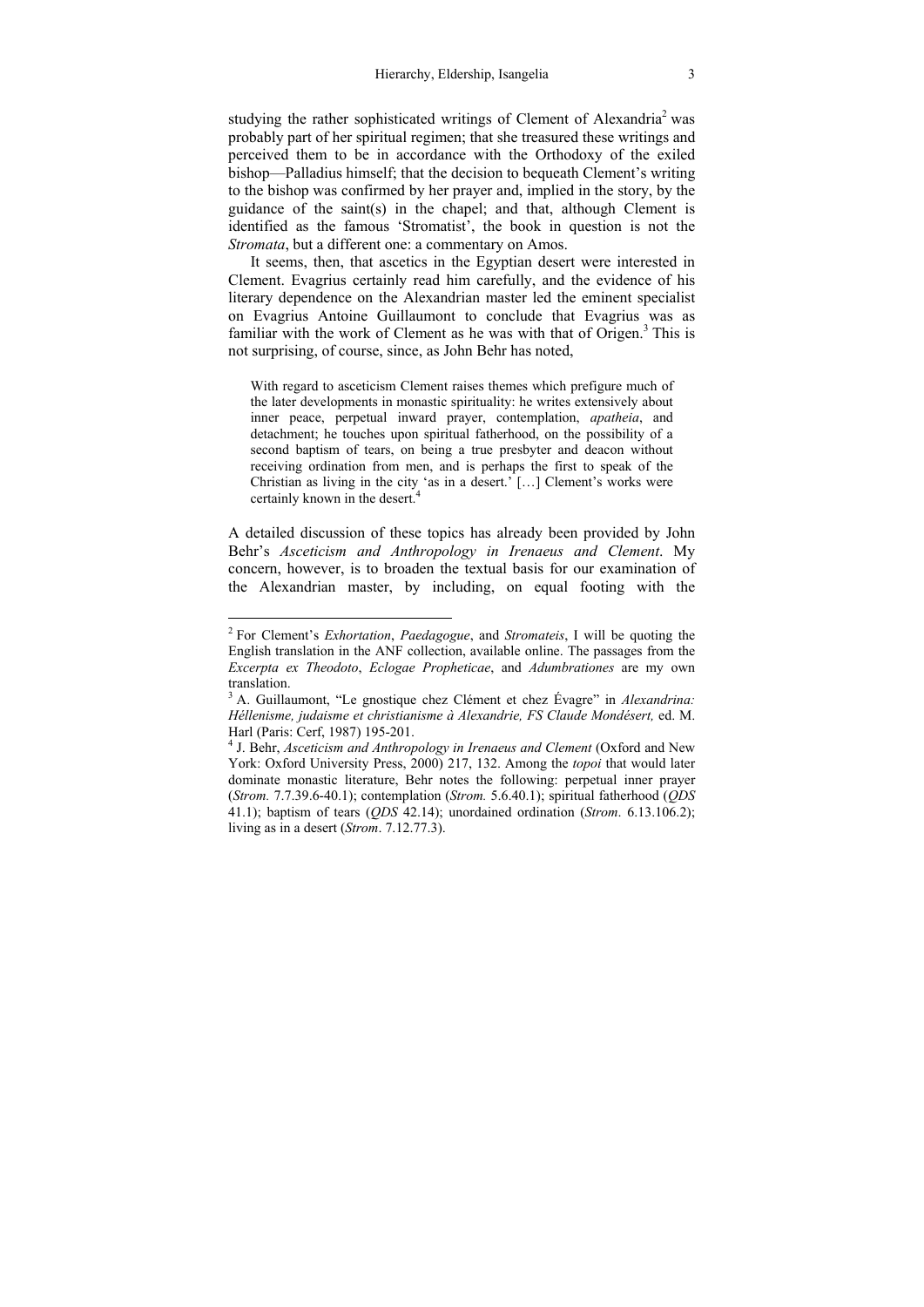*Paedagogue* and the *Stromata*, his *Prophetic Eclogues, Adumbrations,* and *Excerpts from Theodotus*. It is my contention that, viewed through the prism of these oft-neglected texts, Clement's proto-monastic theories will appear much livelier, and that we would better understand their appeal for ascetic practitioners such as the unnamed saintly virgin in chapter 60 of the *Lausaikon*.

### **Theological Mystagogy and the Curriculum**

Clement of Alexandria's writings seem to be organised in accordance with principles of intellectual and spiritual formation. Following the pattern established by the οἰκονομία of the Logos (*Paed*. 3.1.2.1; *Strom.* 7.9.52.1- 2), the Gnostic teacher

…follows the Logos in addressing a wide variety of students and in adapting his teaching to the capabilities and the readiness of each one. Like the divine teacher he designs an orderly progression through the sacred curriculum.<sup>5</sup>

Many scholars believe that the three stages of what Clement calls the "dispensation" (οἰκονομία) of the Logos—first exhorting (προτρέπων), then training (παιδαγωγῶν), and finally teaching (ἐκδιδάσκων)<sup>6</sup>—find their counterpart in Clement's own writings: the *Exhortation*, followed by the *Pedagogue*, and by something that would correspond to the *Teacher*. 7 Even though the debate over which writings correspond to the divine Logos as *Teacher* is ongoing in scholarship—the *Stromata* as a whole? the eighth book? the lost *Hypotyposes* (of which the *Excerpta*, the *Prophetic Eclogues*, and the *Adumbrationes* may be surviving fragments)?—there is

 5 J. Kovacs, "Divine Pedagogy and the Gnostic Teacher According to Clement of Alexandria" *Journal of Early Christian Studies* 9 (2001) 3-25 at 17, 25. Similarly, U. Neymeyr, *Die christlichen Lehrer im zweiten Jahrhundert: Ihre Lehrtätigkeit, ihr Selbstverständnis und ihre Geschichte* (Leiden: Brill, 1989) 64-65; H. F. Hägg, *Clement of Alexandria and the Beginnings of Christian Apophaticism* (Oxford: Oxford University Press, 2006) 141, 143; Behr, *Asceticism* 133-34. 6

Clement, *Paed.* 1.1.3.3 (SC 70, 112); 3.12.97.3 (SC 158, 182). 7

 $<sup>7</sup>$  For a convenient summary of scholarly proposals, see Bucur, "The Place of the</sup> *Hypotyposes* in the Clementine Corpus: An Apology for 'The Other Clement of Alexandria'" *Journal of Early Christian Studies* 17 (2009) 313-35, and M. Rizzi, "The Literary Problem in Clement of Alexandria: A Reconsideration" *Adamantius*  17 (2011) 154-63.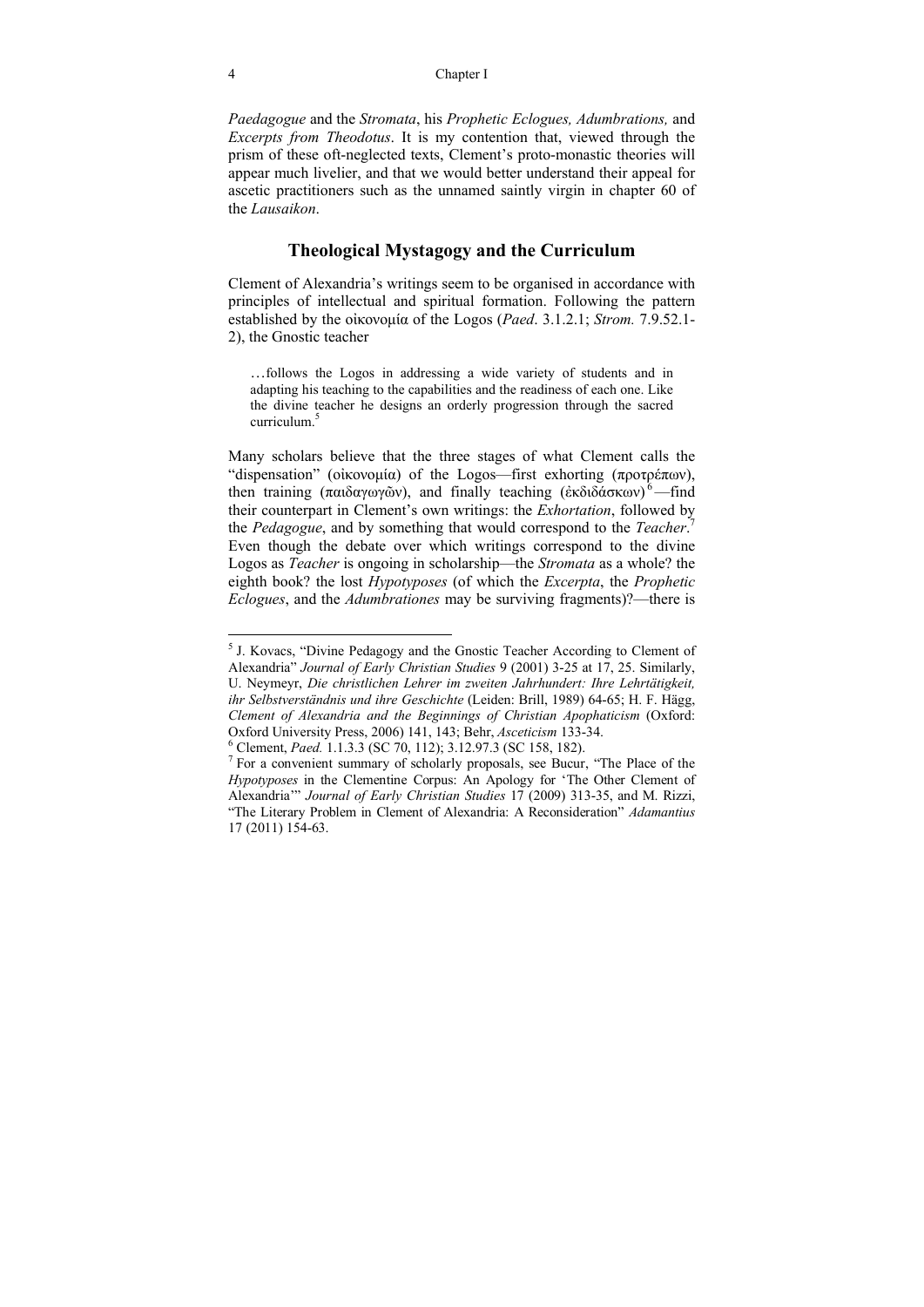general agreement on the fact that the *Stromata,* the *Prophetic Eclogues*, and the *Adumbrationes* contain a 'higher', more advanced, level of initiation into Christian truth, than the *Exhortation* and the *Pedagogue*. 8

Later guardians of Orthodoxy perceived this difference in much the same way, for their criticism for Clement's theology grows in direct proportion to the same ascension along his curriculum. Clement's reception<sup>9</sup> is in some ways similar to those of his theological heirs, Origen and Evagrius of Pontus: a theological and spiritual authority at first, he was later viewed with increasing suspicion<sup>10</sup>—indeed, a certain George the Monk, writing some time between 843 and 847, claimed that God himself had revealed the truth about Clement to one of the fathers: Clement had been an 'Origenist'!<sup>11</sup> Similar to Evagrius' writings, separated into the

<sup>&</sup>lt;sup>8</sup> Even though Rizzi rejects the threefold partition of Clement's work in favour of a distinction between writings addressed to a general audience (*Protrepticus*, *Paedagogus*, *Quis dives*) and 'scholarly' works designed to give written expression to his oral teaching (*Stromata*, *Excerpta ex Theodoto*), he retains the conviction that the *Paedagogue* contains a 'lower' exposition of Christian doctrine than the *Stromata*. See also Rizzi, "The End of Stromateis VII and Clement's Literary Project" in *The Seventh Book of the Stromateis: Proceedings of the Colloquium on Clement of Alexandria*, *Olomouc, October 21-23, 2010,* ed. M. Havrda, V. Hušek, and J. Plátová (Leiden and Boston: Brill, 2012) 299-314.

<sup>9</sup> For the reception of Clement, see Th. Zahn, *Forschungen zur Geschichte des neutestamentlichen Kanons und der altkirchlichen Literatur, vol. 3: Supplementum Clementinum* (Erlangen: Deichert, 1884) 140-43; A. Knauber, "Die patrologische Schätzung des Clemens von Alexandrien bis zu seinem neuerlichen Bekanntwerden durch die ersten Druckeditionen des 16. Jahrhunderts" in *Kyriakon: FS Johannes Quasten,* ed. P. Granfield and J. A. Jungmann (Münster: Aschendorff, 1970) 289-308; W. H. Wagner, "A Father's Fate: Attitudes Toward and Interpretations of Clement of Alexandria" *Journal of Religious History* 6 (1971) 209-31; P. Descourtieux, "Introduction" in *Clément d'Alexandrie: Stromate VI*, SC 446 (Paris: Cerf, 1999) 8-9.<br><sup>10</sup> Ironically, it is none other than Rufinus who bears part of the responsibility. In

defending Origen of the charge of occasionally calling the Son a creature, Rufinus argued that similar statements occur in some of Clement's writings, and that this can only be due to interpolations: how else could anyone believe that a man so catholic in all respects and so erudite as Clement would have written such dreadful impieties? See Ruf. *Apol. adv. Hier.* 4 (SC 464, 294): *Numquid credibile est de tanto viro, tam in omnibus catholico, tam erudito ut uel sibi contraria senserit uel ea quae de Deo, non dicam credere se uel audire quidem impium est, scripta reliquerit?* 11 Georgius Monachus (Hamartolos), *Chronicon Breve* 26 (PG 110, 84): Κλήμης

δὲ ὁ Στρωματεὺς, Ὠριγενιαστὴς ὤν, ὥς τινι τῶν Πατέρων ἀπεκαλύφθη. It is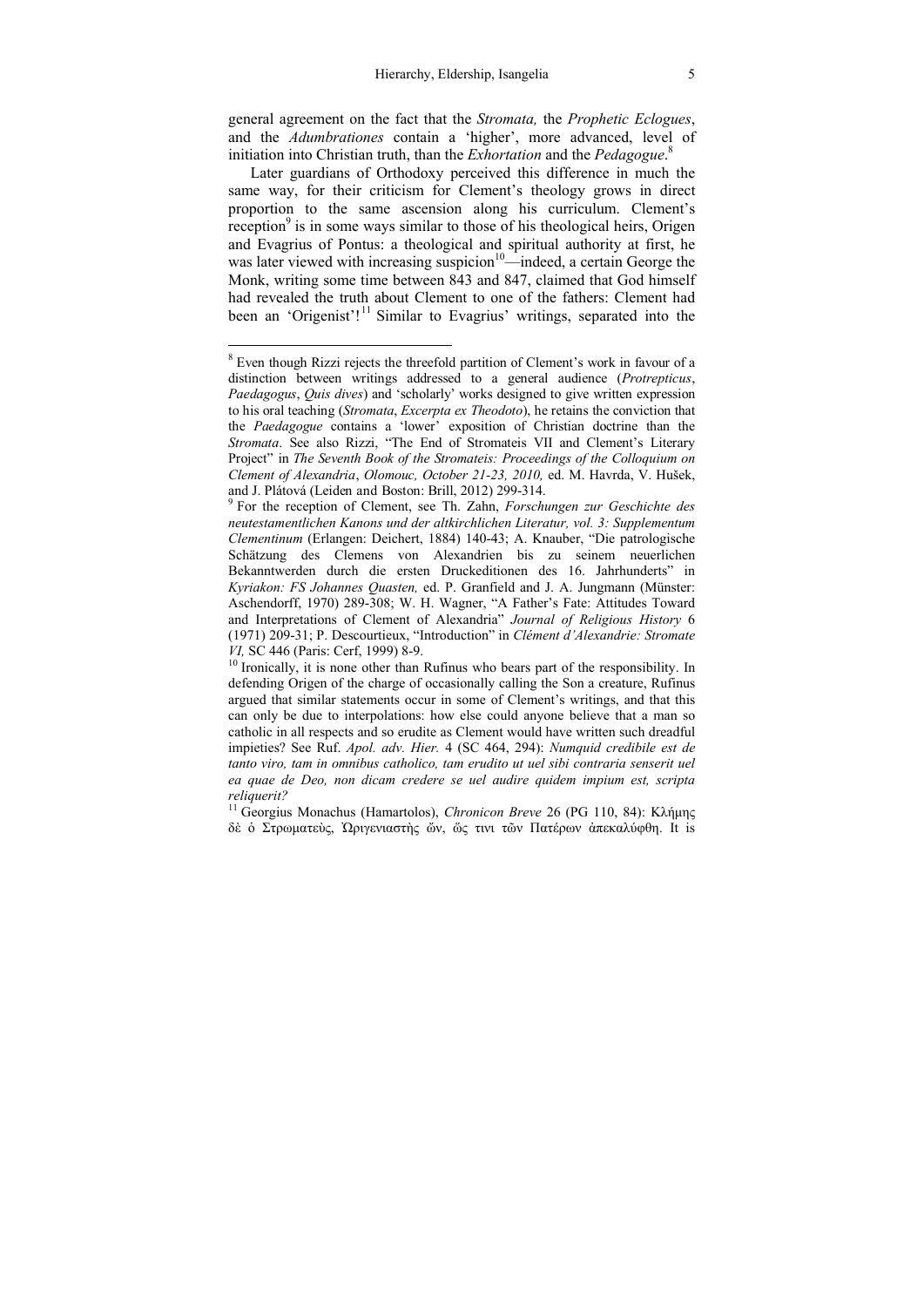#### 6 Chapter I

'practical' works, accepted as useful, and the speculative ones, judged to be heretical, the Clementine corpus was judged by Photius of Constantinople to contain a mixture of wheat and tares, with the useful elements dominating in the *Pedagogue*, the *Stromata* already afflicted with "unsound" ideas, and the *Hypotyposes* replete with "impieties", "fables", and "blasphemous nonsense".<sup>12</sup> Even though Photius reverses the hierarchy of the Clementine curriculum, such that the summit of theology becomes the abyss of heresy, his evaluation lends credence to the scholarly hypothesis that the *Hypotyposes* were designed for advanced readers, and represented, within the program of Clementine works, the highest exposition of the Christian doctrine (the *physics* and *epoptics*).13

Paris: Belles lettres, 1960] 2:80). The Photian evaluation of Clement's theology has been much discussed in scholarship: Knauber, "Patrologische Schätzung des Clemens" 297-304; R. P. Casey, "Clement and the Two Divine Logoi" *Journal of Theological Studies* 25 (1923) 43-56; S. Lilla, *Clement of Alexandria: A Study in Christian Platonism and Gnosticism* (Oxford: Oxford University Press, 1971) 199- 212; R. Mortley, C. Colpe, "Gnosis I (Erkenntnislehre)" *Reallexikon für Antike und Christentum* 11 (1981) 446-537 at 479-80; C. Duckworth and E. F. Osborn, "Clement of Alexandria's *Hypotyposeis*: A French Eighteenth-Century Sighting" *Journal of Theological Studies* n.s. 36 (1985) 67-83 at 77-83; M. J. Edwards, "Clement of Alexandria and His Doctrine of the Logos" *Vigiliae Christianae* 54 (2000) 159-177 at 168-171; C. Markschies, "Die wunderliche Mär von zwei Logoi: Clemens Alexandrinus, Fragment 23—Zeugnis eines *Arius ante Arium* oder des arianischen Streits selbst?" in *Logos: FS Luise Abramowski* (Berlin and New York: De Gruyter, 1993) 193-219, republished in Markschies, *Alta Trinità Beata: Gesammelte Studien zur altkirchlichen Trinitätstheologie* (Tübingen: Mohr Siebeck, 2000) 70-98. For a detailed overview of scholarly positions, see O. Kindiy, *Christos Didaskalos: The Christology of Clement of Alexandria* (Saarbrücken: Verlag Dr. Müller, 2008) 57-117.

interesting that this reference occurs in a section that deals with the transmission of wisdom and letters from the Hebrews to the pagans. George the Monk simply indicates his sources, adding some offhand remarks: on the one hand, there is Josephus, a 'blind' Jew; on the other, there is Clement, who is not a Jew, but an 'Origenist' heretic. In the section dedicated to the reign of Commodus (*Chronicon Breve* 140 [PG 110, 532]), Clement of Alexandria is once again linked to Origen— "Origen was his pupil"—and listed among the heretics who flourished during that period: Paul of Samosata, Theodotion, and Montanus. For the dating of Georgius Monachus, see Dmitry Afinogenov, "The Date of Georgios Monachos Reconsidered" *Byzantinische Zeitschrift* 92 (1999) 437-47. 12 Photius, *Cod.* 109 (Photius, *Bibliothèque* [ed. and trans. René Henry; 9 vols.

<sup>13</sup> A. Méhat*, Étude sur les "Stromates" de Clément d'Alexandrie* (Paris: Seuil, 1966) 516, 521-22: "à la fin du *VII<sup>e</sup> Stromate*, nous ne sommes toujours pas sortis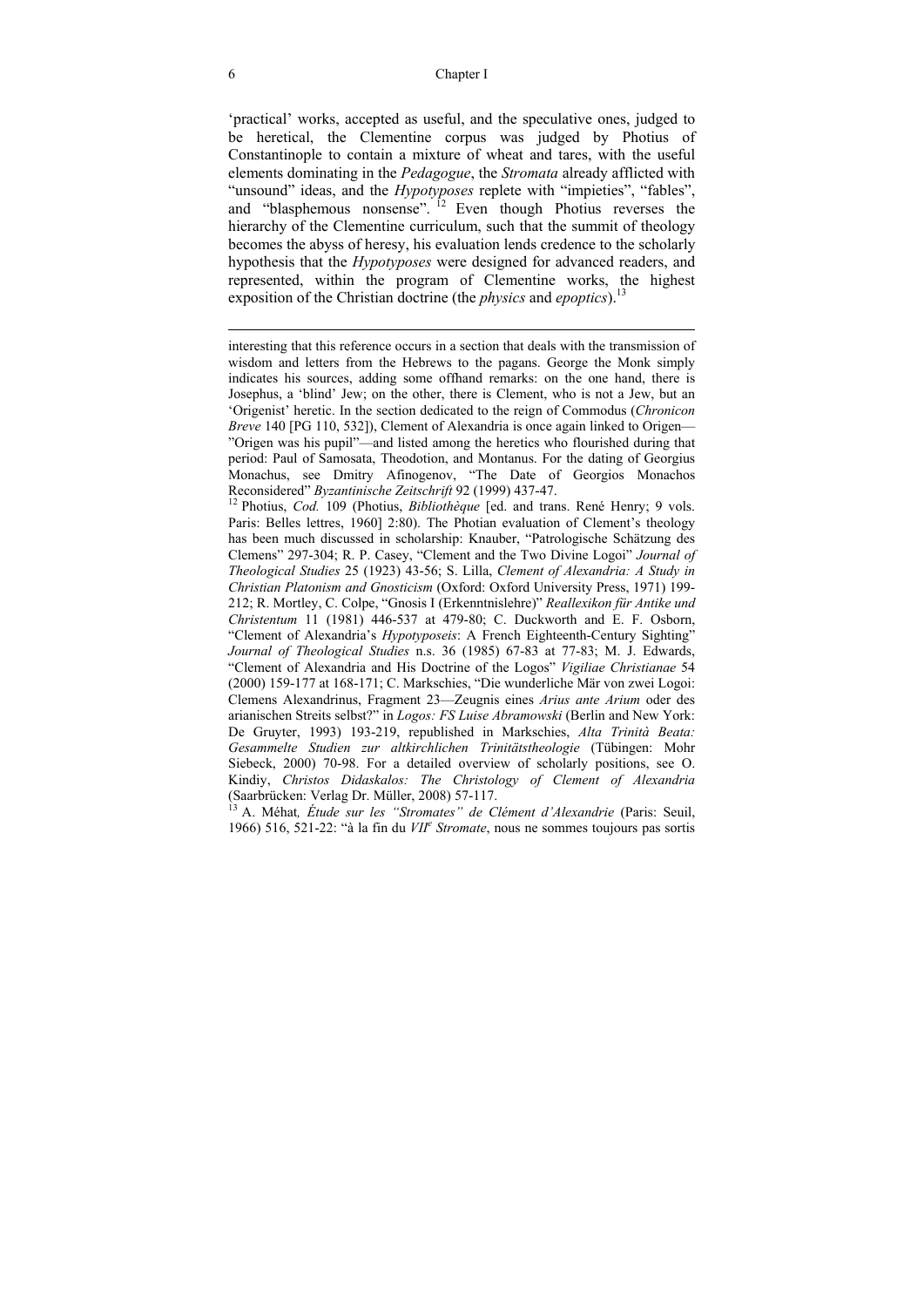Since Clement's writings are organised into a curriculum of sorts, they should not be read as an undifferentiated, homogeneous whole. Some parts should be given greater weight than others. We should take more seriously into account "the other Clement"—a phrase by which I like to indicate those writings which are usually given less attention, and which may well represent surviving fragments of the lost *Hypotyposes*: the *Prophetic Eclogues,* the *Adumbrations,* and the *Excerpts from Theodotus*. (Incidentally, the writing on Amos mentioned in the *Lausiac History* was very likely part of Clement's *Hypotyposes*! 14)

### **Clement on the Ascent to God: A Preliminary Account**

The pages to follow are greatly indebted to John Behr's excellent study, *Asceticism and Anthropology in Irenaeus and Clement*, and have nothing particularly new to offer readers already familiar with Clement of Alexandria. I call it "a preliminary account" because crucial notions such as hierarchy, eldership, and *isangelia* remain somewhat ambiguous, calling for additional clarification. As a matter of fact, as I will argue in the third section, the coordinates of Clement's ascetic theory become much clearer in the *Prophetic Eclogues*, the *Adumbrations,* and *Excerpts from Theodotus*, where our writer communicates, as it were, no longer in parables, but plainly. For now, let us consider the main elements of Clement's ascetic theory.

### **"In the Beginning"**

To understand Clement of Alexandria's vision of regenerated and transformed humanity it is best to start with the beginning—or rather the Beginning, to theologise with Clement—and to consider Clement's understanding of the initial state of humanity. A passage from the *Pedagogue* reads as follows:

The view I take is that He Himself ["Jesus, our Pedagogue"] formed man of the dust, and regenerated him by water; and made him grow by his Spirit; and trained him by His word to adoption and salvation, directing

de l'éthique […] si la gnose est essentiellement du domaine de la 'physique', les *Hypotyposeis* devaient en regorger, en quoi elles tenaient en grande partie les promesses des *Stromates*"; P. Nautin, "La fin des *Stromates* et les *Hypotyposeis* de Clément d'Alexandrie" *Vigiliae Christianae* 30 (1976) 268-302 at 297-98. 14 See Meyer, *Lausiac History* 214 n. 521; D. S. Katos, *Palladius of Helenopolis:* 

*The Origenist Advocate* (Oxford: Oxford University Press, 2012) 32 n. 89.